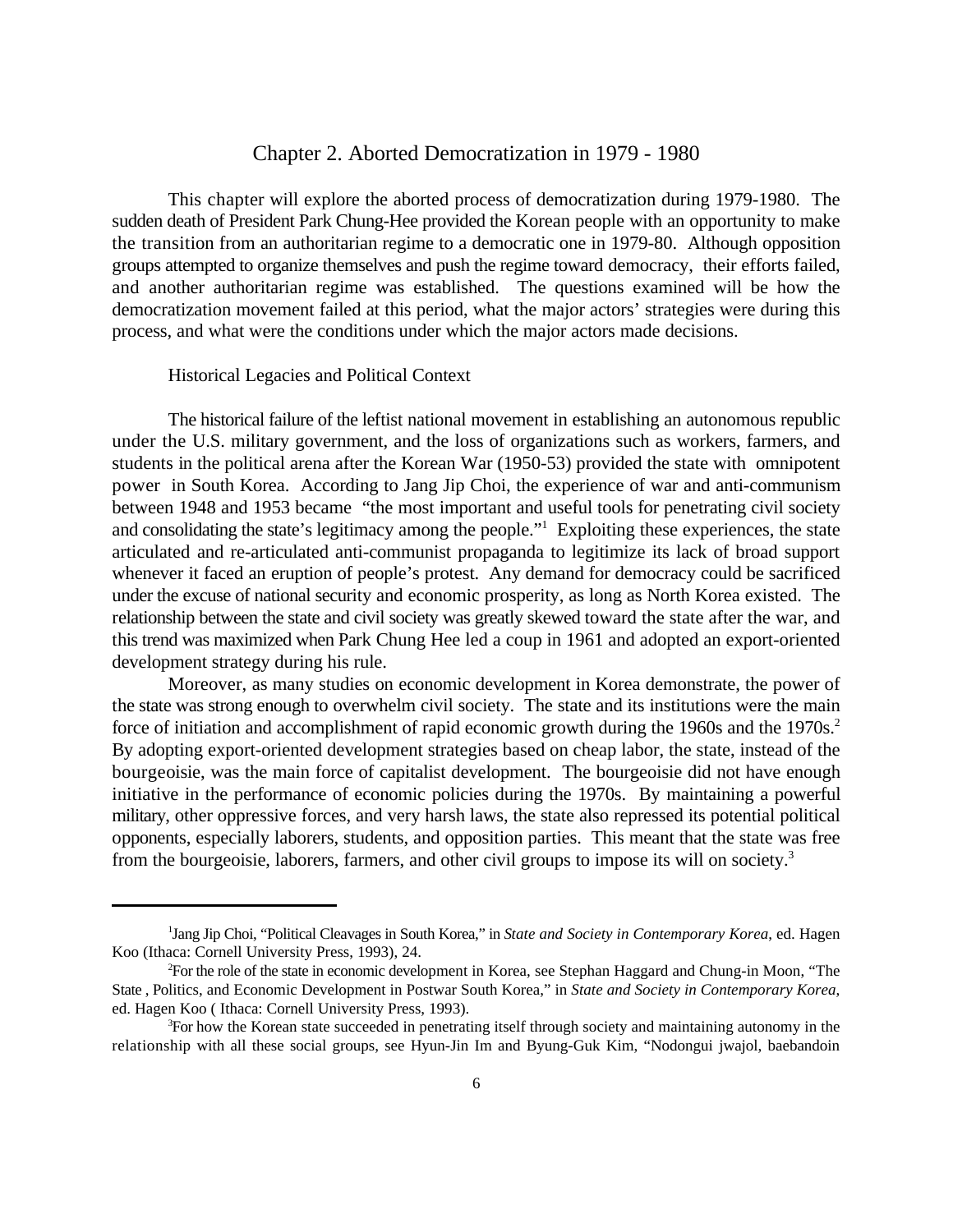In this situation, the conservative opposition party was the main and formal channel with which people could represent their interests. Every other major social interest group was prevented from participating in politics and from organizing, except for a few co-opted pro-government organizations such as the Federation of Korean Trade Unions (FKTU) and the Federation of Korean Industries (FKI). This situation made party politics play an important role in political change in Korea. Especially through elections, the opposition party challenged and threatened the authority of the state.

Although there were long authoritarian regimes, these regimes did not completely ignore the structure of liberal democracy, which was used as an alternative to communism and planted by the U.S. during its military government. Actually, Korean people experienced a democratic regime, although it only lasted a short period of time. When student demonstrations toppled the Rhee regime in 1960, the Second Republic was established by democratic election and people experienced their first democratic regime. However, the Jang Myon government was overthrown by Park Chung Hee's coup in 1961. Even under Park's regime, there were relatively free and competitive presidential elections until 1971, although the regime violated election laws. By the establishment of the Yushin regime in 1972 President Park abolished direct presidential election and controlled the opposition groups more tightly.<sup>4</sup>

The general elections were maintained regularly after 1948. The authoritarian regime always faced the contradiction of the necessity of the elections for acting as a champion of liberal democracy, and the fear of the danger of losing in the elections. After the Park regime lost its popularity and barely survived the presidential election in 1971, it established the more authoritarian Yushin regime.<sup>5</sup> Under this Yushin regime Park maintained stability by using super-oppressive measures against the opposition party and against civil society. However, these measures did not last long when the Park regime's economic performance faced serious difficulties in the second oil shock and in the aftermath of the heavy and chemistry industry policies. Reflecting this regime's lack of support the opposition party obtained support over the DRP in the general election in 1978. The NDP obtained 32.8% of whole votes, and the DRP obtained 31.7% of total vote. Although the NDP failed to be a majority party in the National Assembly due to the multi-district system and the Yushin constitution which allows the president to appoint one-third of the assemblymen, this event was a critical blow to the

minjuhwa" [ A Frustration of Labor, A Betrayed Democratization], *Kyekan sasang* [Seasonal Thought] (Winter )1991: 109-168.

For the change of Korean political system after the liberation, see Myung-Soon Shin, *Hanguk jungchiesoui* <sup>4</sup> *sungo* [The Elections in Korean Politics] in *Hyundae hanguk jungchiron* [The Theory of Contemporary Korean Politics], ed. U-Jin Lee and Sung-Joo Kim (Seoul: Nanam Publishing House, 1996), 197-241.

<sup>&</sup>lt;sup>5</sup>There are different interpretations of the causes of the establishment of the Yushin regime. Im Hyug Baeg used the Bureaucratic Authoritarianism theory to explain the sources of the Yushin regime, and he argued that the attempt to overcome economic difficulties which the Park regime faced was the main sources of the establishment of the Yushin regime. In contrast, Choi Jang Jip argued that the economic reason was not a major reason, but a political reason was; that was to secure Park's life-long power holding and to avoid any challenges from the opposition groups. See Hyug Baeg Im, "The Rise of Bureaucratic Authoritarianism in South Korea," *World Politics*, 39. no. 2, 1985:231- 57. ; and Jang Jip Choi, "Political Cleavages in South Korea."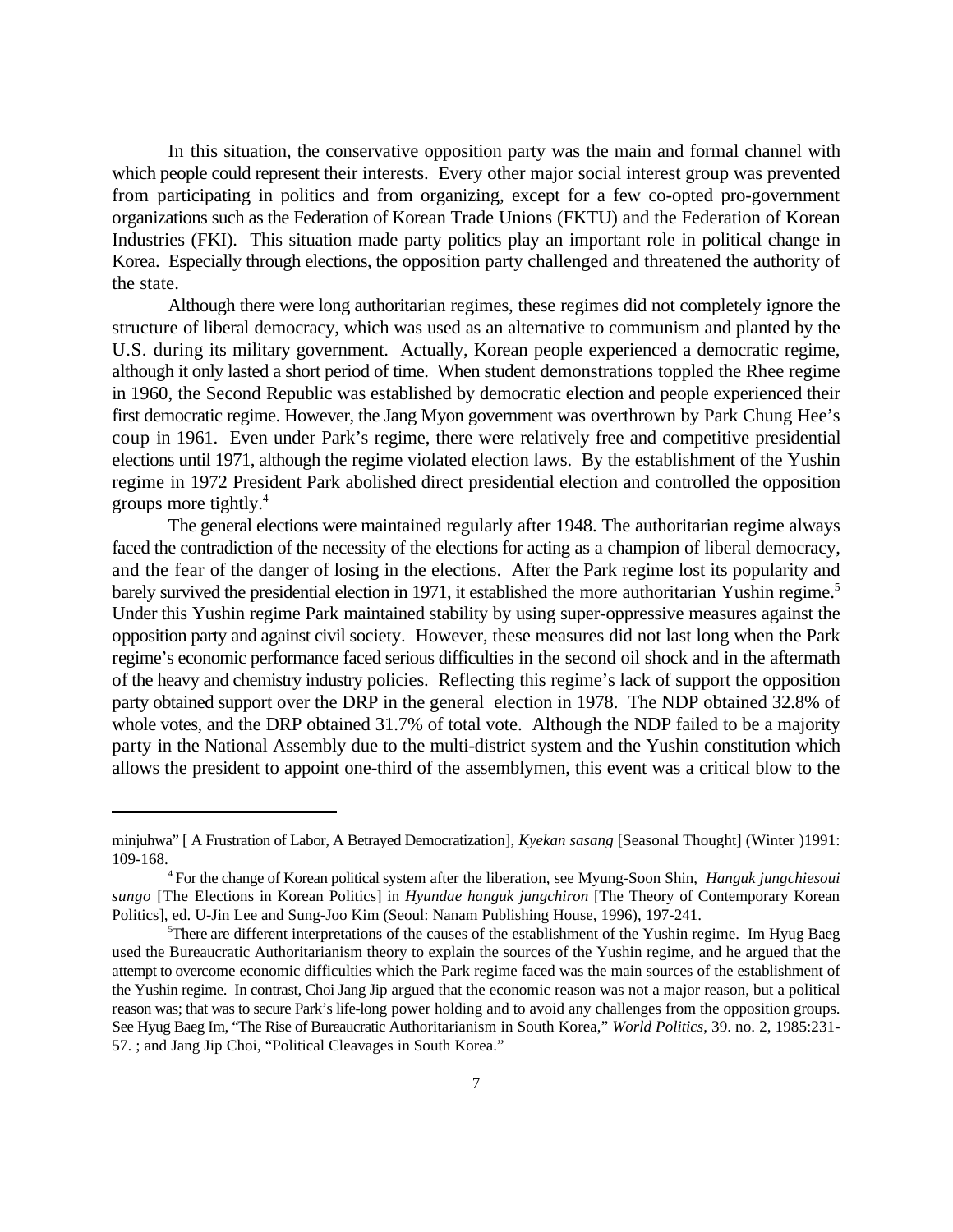regime. After this election, the NDP leadership changed from the acquiescent Lee Chul Sung to a hardliner, Kim Young Sam, in 1978. Dealing with the Pusan and Masan riots in October 1979, which were caused by the expulsion of Kim Young Sam from the National Assembly, the authoritarian regime experienced internal conflicts. Eventually, the internal conflicts led to the assassination of President Park and created a political vacuum, which provided civil society with the political opportunity to organize itself.

In summary, Korean politics carried many legacies from the experiences of the U.S. military government and the Korean War: the defeat of the leftist movement; no choice of ideological options except liberal democracy; the destruction of social groups and organizations; and the dominance of anti-communism in politics. These factors led to state superiority over civil society. In this situation, the conservative opposition party was the only legitimate channel to express the interests of various groups. Thus, the opposition party's reaction to the regime could be a possible threat to the regime. Although they were limited there were intermittent efforts to obtain procedural democracy by opposition parties through elections and sporadic eruptions of anti-regime social movements.

#### Political Opening and Preparation for Transition

Having overthrown a democratic government (the Second Republic, 1960-1961) through a coup in 1961, Park Chung Hee rose to power. Although several political crises occurred during his time in office, Park maintained his power mainly due to successful economic development and effective oppression of the opposition for 18 years. However, this long dictatorship ended suddenly when his close associate, Kim Jae-kyu, Chief of Korean Central Intelligence Agency (KCIA), assassinated him on October 26, 1979. With this blow a sudden power vacuum was created. Since President Park concentrated all power within his own control, there was confusion within the ruling bloc.

With this event, martial law was enacted and the military became an important player in politics. The prime minister under the Park regime, Choi Kyu Hwa, became acting president for six weeks and then was elected president by the National Conference For Unification (NCFU) under the Yushin constitution on December 9, 1979. He promised to reform the Yushin constitution which was written under President Park, that guaranteed Park's permanent holding of power by indirect presidential election. In addition, Choi took several actions to create a relaxed political atmosphere. He abolished Emergency Decree No. 9, which was used to oppress people's general freedom during the Park regime. Also, in December 1979, he released political prisoners and freed opposition politicians who were under restriction by the decree. As a result, many dissident politicians, students, and religious leaders won back their civil rights on February 29, 1980. Among them was included Kim Dae Jung who was a well known opposition politician and was under house arrest during the Park regime. Although President Choi promised a "political evolution" by revising the constitution by the end of 1980 and promised free elections would be held within six months, he made sure both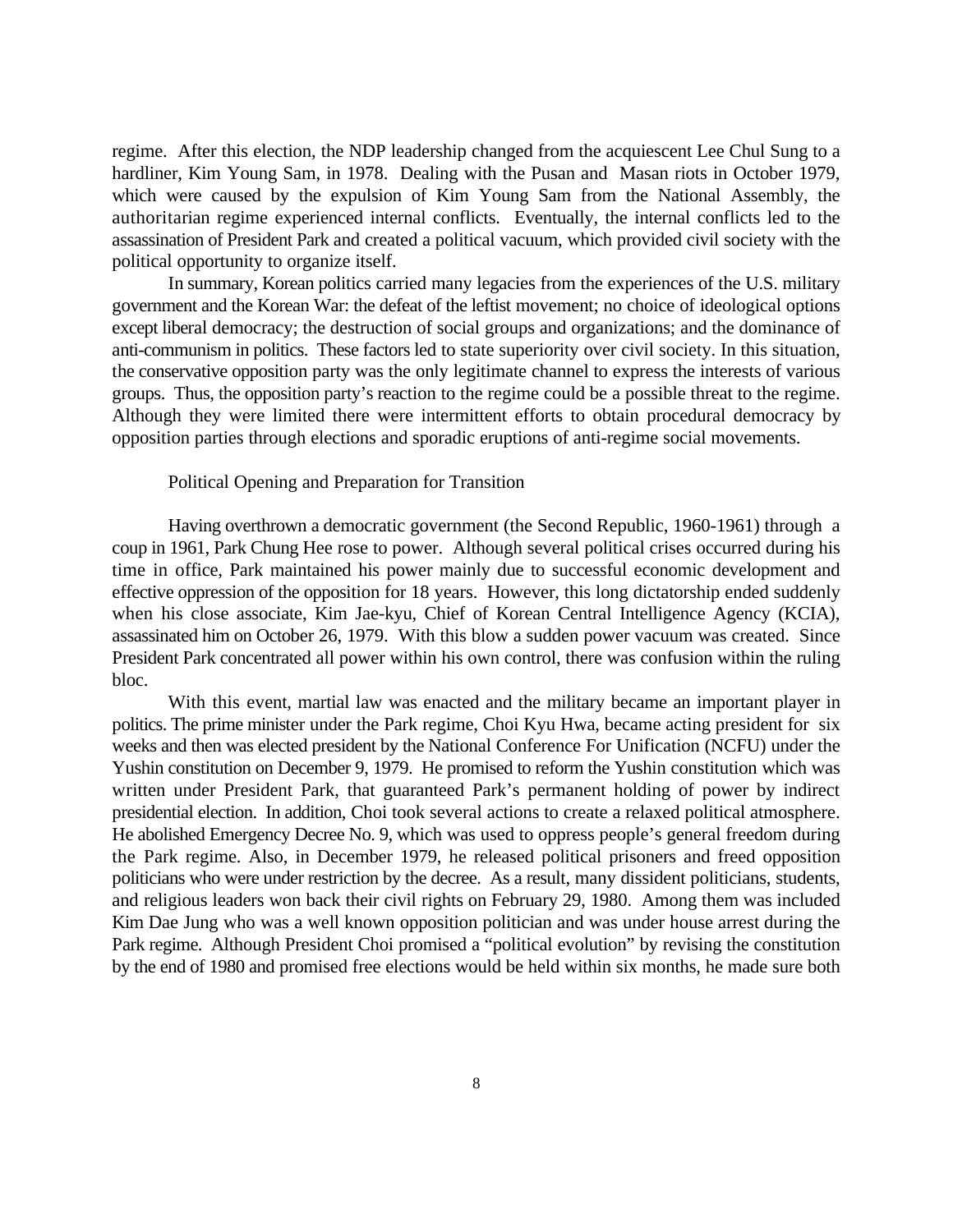would be done gradually to secure political stability.<sup>6</sup>

Since President Choi spent most of his career as a bureaucrat and did not have his own autonomous base in the regime he could not act like Park Chung Hee, who managed all decisionmaking himself because of his strong power base. Instead, Choi spent a significant amount of time making each decision by consulting with former or incumbent bureaucrats. In addition, he did not have a solid independent power base within the military and his administration. Under martial law, an army chief-of-staff, Chung Sung-Hwa, participated in the decision-making process. However, Chung agreed to revise the Yushin constitution and to keep the military out of politics in the future.<sup>7</sup> In a secret meeting, the key military generals split into two different groups over the necessity of the Yushin constitution. The "mainstream group", led by Chung, expressed a "moderate" political view favoring civilian rule based on a moderate constitution in place of the Yushin constitution. In contrast, young generals, led by Chun Doo Hwan (47), opposed the civilian rule and transition to a liberal democracy. This secret meeting ended without the military reaching any specific agreement on the future course of the country.<sup>8</sup> Since Chung Sung-Hwa still maintained his control over the military, the moderate military's cooperation with the Choi government was not endangered until the coup on December 12, 1979.

Meanwhile, the opposition party [ the New Democratic Party (NDP)] leader Kim Young Sam demanded a quick replacement of the Yushin constitution with a democratic one by March 1980 and direct elections of the new president, as well as the entire National Assembly members by April 1980. In addition, Kim Young Sam criticized the Choi government's unilateral-decision making and the presidential election by the NCFU as deliberate moves by the government to guarantee the election of Choi, who had been a loyal supporter of the Yushin regime.<sup>9</sup> On the one hand, the NDP blamed the Choi government for the delay of political reform and for its inability to further reform. On the other hand, the NDP started to cooperate with the Democratic Republic Party (DRP), which was a ruling party under the Yushin regime and played a rubber stamp role, for establishing a democratic regime. Together they set up the "Special Committee on Constitutional Revision" within the National Assembly in December 1979. In addition, they agreed that the National Assembly should be the major body to revise the constitution. At the same time both parties started to prepare for the next election since they believed that constitutional revision is necessary and transition to a new democratic regime is unavoidable at that time.

Although the DRP was in a confusion and depressed due to sudden loss of its leader, Park Chung Hee, it started to gain strength when Kim Chong-Pil became a new president of the DRP. Since the Choi government was a transitory government and it tried not to give the wrong impression to the people that it was favorable to the DRP, the DRP could not coordinate with the government. To clean up and improve his tarnished image as a loyal follower of the authoritarian Yushin regime,

*Dong-A Ilbo*, December 21, 1979. <sup>6</sup>

Sung-Hwa Chung, *Chung Sung Hwanun mal handa* [Chung Sung Hwa speaks] (Seoul: Kkachi, 1987), 87, <sup>7</sup> 90-91, and 95-97.

*New York Times*, October 31, November 2 and 4, 1979. <sup>8</sup>

<sup>&</sup>lt;sup>9</sup>New York Times, December 2, 1979.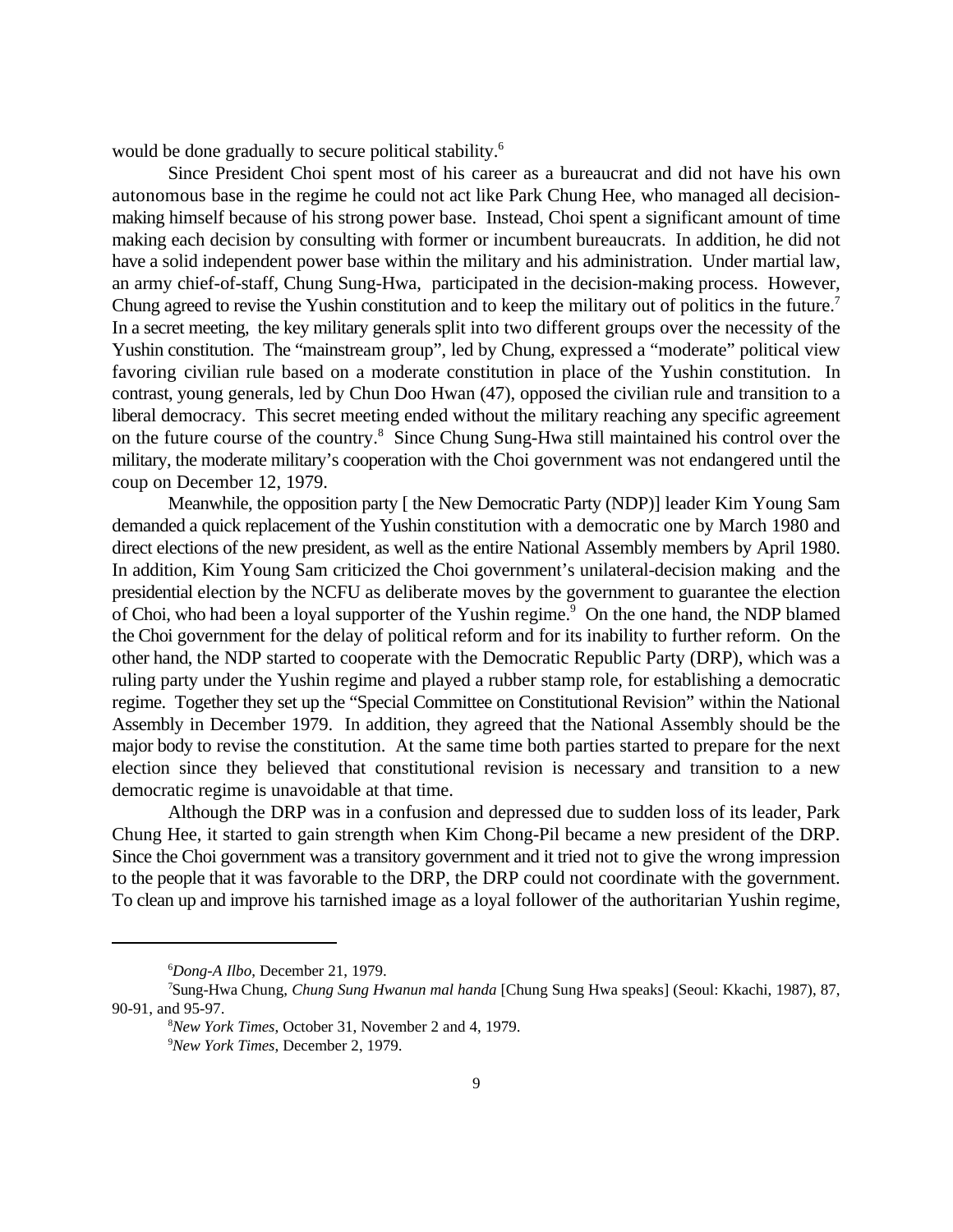Kim Chong-Pil needed time. In an atmosphere under which the majority of the people wanted to change the Yushin constitution he could not win if the presidential election was held early. Thus, he wanted to delay the process of revision of the constitution as much as possible. Although Kim Chong-Pil agreed to revise the Yushin constitution, he stated on December 20, 1979 that it would take more than a year to establish a new constitution and hold elections.<sup>10</sup> This view was significantly different from the NDP's which demanded that all transition to a new government should be completed by August 1980.

In this period, according to various opinion polls conducted during the six months after the assassination of Park, the majority of the people (about 72% of interviewers) favored major political reforms toward democratization. Specifically, people wanted a presidential system and direct presidential elections. However, they wanted to reduce the power of president, to increase the independence of the legislature and judiciary, and to gain local autonomy.<sup>11</sup> In this atmosphere the NDP felt confident about winning in the coming election. However, the leadership of Kim Young Sam was not solid enough to make him be a standard-bearer for the presidential election. Owing to his narrow win in the election for party president in May 1979 Kim Young Sam's control of the NDP needed to be solidified.

The social movements did not show significant mobilization during this period (October - December 12, 1979) except in a few cases. The National Coalition for Democracy and Unification- an umbrella organization formed by Kim Dae Jung and other dissidents in March 1979 to struggle against the Yushin regime--presented a manifesto on November 12, 1979 criticizing Choi's November 10th television address about the future political plan. They demanded an immediate establishment of democracy, the abolition of martial law, and the adoption of a democratic constitution, all within three months. On November 24, 1979, a group of dissidents organized a rally at the Seoul Y.W.C.A. building in the Myungdong district of Seoul. It was the first major challenge to the authority under martial law. The goal of this rally was to support the manifesto of the NCDU. However, this rally was repressed by the police within half an hour and 96 participants were arrested.<sup>12</sup> There were also some attempts to organize rallies for demanding a rapid transition to democracy in Seoul and in Kwangju after the first rally. Other than these events, there were no substantial protests or rallies against the government. Other social movement sectors were still hesitating to organize collective actions in a situation under which the major political parties and the government promised changes.

The United States was very cautious about the development of the situation in Korea. Cyrus Vance, Secretary of State, stated in October 1979 right after the assassination of Park, that the U.S. would support a peaceful transition to democracy. To monitor the Korean situation and to coordinate between Ambassador William Gleysteen and Washington, the U.S. established a secret cable. The main interest of the U.S. in the Korean peninsula was to maintain "peace and stability," for several reasons. First, it was necessary to maintain the stability which would guarantee "the

<sup>&</sup>lt;sup>10</sup>Dong-A *Ilbo*, December 25, 1979.

<sup>&</sup>lt;sup>11</sup>Song-Jae Kang, "80 nyon bom gukhoe gaehun tukwuiui jwajul"[The frustration of the 1980 Spring National Assembly Special Committee on Constitutional Revision], *Sindonga* (July 1986): 265, 269-70, and 281.

 $^{12}$ *Dong-A Ilbo*, November 26, 1979.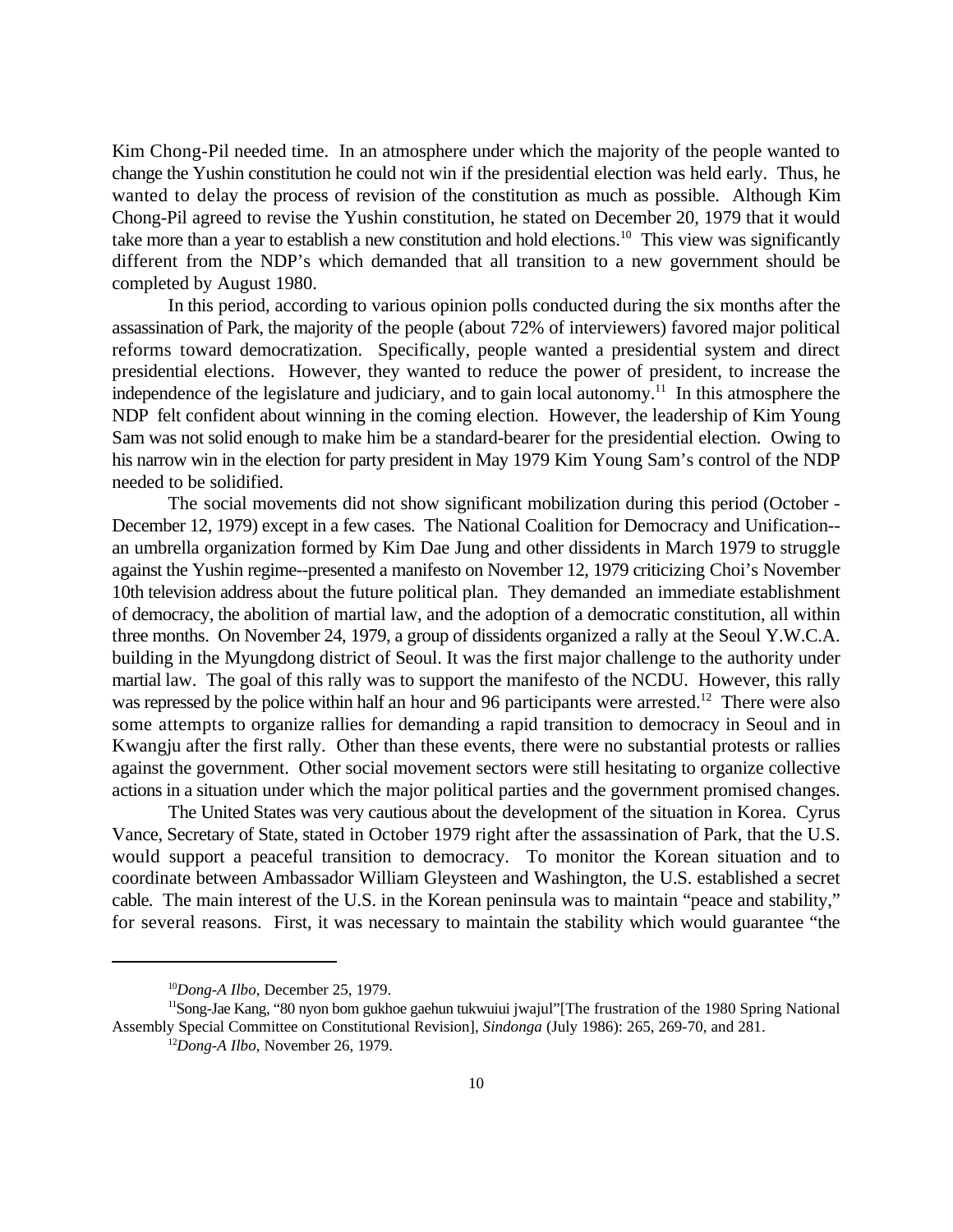maximum U.S. share of economic benefits from economic relationships with increasingly prosperous South Korea." Second, peace and stability would contribute to "the improvement of the human rights environment through evolution of a liberal, democratic, political process." Third, peace and stability would contribute to preventing North Korea from attempting any military actions give rise to any political unrest in South Korea. <sup>13</sup> This last reason was an important issue, in that about 30,000 U.S. troops were stationed in Korea in 1979 . The U.S. and Korean armies formed a unitary command system in 1978, the U.S.-Korean Combined Forces Command (CFC), to improve operation ability for emergencies.<sup>14</sup> Under this system which still operates today, the commanding officer of the CFC, who is a U.S. general, has the authority to approve any movement of the Korean troops. It was necessary for the Korean army to report any movement of troops to the U.S. chief commander before it mobilized any division of the army. Thus, the attitude of the U.S. was important, in that it could prevent the mobilization of the military by using the CFC structure.

Before Park was assassinated, there were conflicts between the Carter administration and the Park regime, due to the Carter administration's emphasis on human rights issues as well as the policy of withdrawal of U.S. ground troops during 1978-1979. However, these conflicts were healed when the Carter administration shifted its policy on the two issues. To demonstrate the change of policy of the Carter administration and the recovery of the relationship between the U.S. and Korea, President Carter visited Korea in the summer of 1979.

Facing the dilemma of choosing between protecting human rights and pursuing U.S. national security interests, the Carter administration put its priority on pursuing national security interests in Korea as previous administrations did. This policy shift was clear during the period between 1979- 1980 in Korea. There were two critical events which facilitated the shift of policy; the Iranian revolution in October 1979 and the Soviet Union's Afghanistan invasion. Ten days before the assassination of Park, Iranian revolutionary students occupied the U.S. embassy and took Americans hostage. Several days later the Soviet Union invaded Afghanistan. These two events made the Carter administration panic on the threat of communism.<sup>15</sup> The Carter administration maintained its security first policy throughout 1979 and 1980 in Korea. The U.S. realized that the miliary was the critical player in this transitional period, and payed close attention to its movements. Since the U.S. wanted gradual progress toward a procedural democracy, it preferred a conservative group to be in power, which could manage this process. By taking a critical stance against Christian leaders and other dissidents in Korea, the Carter administration implicitly supported the moderate groups, the Choi government and the DRP, in the ruling bloc.16

<sup>&</sup>lt;sup>13</sup>Timothy Shorrock, "The U.S. Role in Korea in 1979 and 1980," 5. Downloaded from the Internet. Available on the Website http:/www.kimsoft.com/Korea/Kwangju3.htm. This article was published in *Sisa Journal* (February 1996). The journal is in Korean. The author obtained declassified U.S. government document in 1996 and explained how the Carter Administration played an important role in 1979 and 1980 transition period.

<sup>&</sup>lt;sup>14</sup>Taek-Hyung Rhee, *U.S.-ROK Combined Operation: A Korean Perspective* (Washington: National Defense University Press, 1986), 31.

<sup>&</sup>lt;sup>15</sup>Shorrock, "The U.S. Role in Korea in 1979 and 1980," 5.  $16$ Ibid.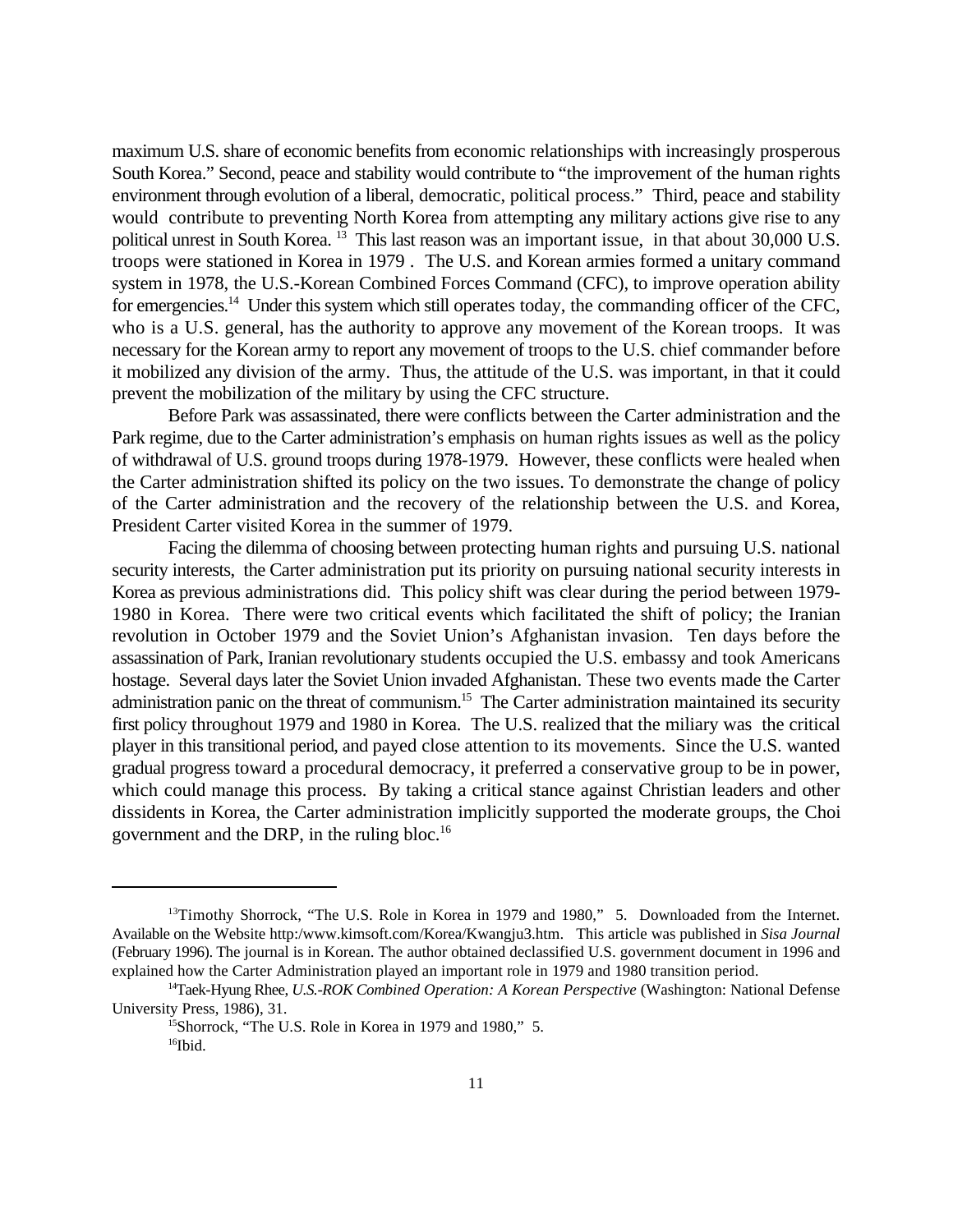A Coup on December 12, 1979

The military hardliners who enjoyed their privileges of rapid promotion under Park's authoritarian regime staged a coup and arrested Chung Sung Hwa, then the Chief Commander of the Army as well as the commander of the martial law, on December 12, 1979. Representing the young generals was Chun Doo Hwan, a Defense Security Commander (DSC). The younger officers were called "Shingunbu" (the new military) in contrast with the older generations. The core members of the new military came from the same class (the 11th class) of the Korean Military Academy (KMA). They were the first graduates of the regular four-year education system and competently trained KMA class. Most of them came from Kyungsang Province, which was also the home province of Park, who personally had promoted all senior military officers. Owing to their high privilege, the young generals wanted to maintain the authoritarian regime. Since they believed that the Yushin regime was not as bad as the opposition groups argued, they opposed the revision of the Yushin constitution. Moreover, they believed that the civilian leaders, especially the opposition party leaders, could not save the country from the threat of North Korea and from the worsening economy. Thus, they were dissatisfied with the moderate military leaders' cooperation with the Choi government and their intention to support the civilian regime. $17$ 

The young generals justified their coup as an effort to expedite the investigation of President Park's assassination.<sup>18</sup> They argued that Chung and other officers, who supported the transition to civilian rule and democracy, were involved in the conspiracy of the assassination of Park. By removing Chung Sung Wha and his followers, the hardline Chun group became an important political actor. After this coup, the new military strengthened its political power by winning three core cabinet positions within the Choi government; the ministries of Defense, Home, and Justice.<sup>19</sup> With this event, the Choi government was surrounded by the hardline military (the new military) and the new military was able to influence the decision-making of the government.

After watching the coup on December 12, 1979, the U.S. ambassador in Korea, William J. Gleysteen and Chief Commander of the U.S. Army in Korea, John Wickham, originally voiced their strong complaints about the fact that Chun Doo Hwan's group violated the Combined Forces Command (CFC) system by mobilizing troops for their coup<sup>20</sup>. As time went on, however, Gleysteen

<sup>&</sup>lt;sup>17</sup> Koon Woo Nam, South Korean Politics: The Search for political Consensus and Stability (Maryland: University Press of America, 1989), 186-87. The new military based on the clique "Hanahoe (one circle)", which composed of the 11th class and other officers, mainly came from Kyungsang province. They included most high officers in the government of the Fifth Republic (1981-87). Roh Tae Woo contributed to the coup by moving his troops from the DMZ front to control Seoul city during the coup in 1979.

<sup>&</sup>lt;sup>18</sup> Sung-Hwa Chung, "Chung Sung-Hwa Jungun: 10.26eso 12.12kkaji" [The testimony of Chung Sung-Hwa: from October 26 to December 12], *Wolgan Choson* (September 1987): 240-41.

<sup>&</sup>lt;sup>19</sup> Koon Woo Nam, *South Korean Politics*, 186-7. President Choi originally had planned to pick other figures for these positions. However, he had to change his plan. Chu Yong-Bok, Kim Chong-Hwan, and Paek Sang-Ki were appointed as the Minister of Defense, Home, and Justice respectively.

 $^{20}$ According to declassified U.S. government documents, Gleysteen and Wickham met with Chun Doo Hwan after the coup and to convey their "concern over the danger of insubordination, particularly, in light of the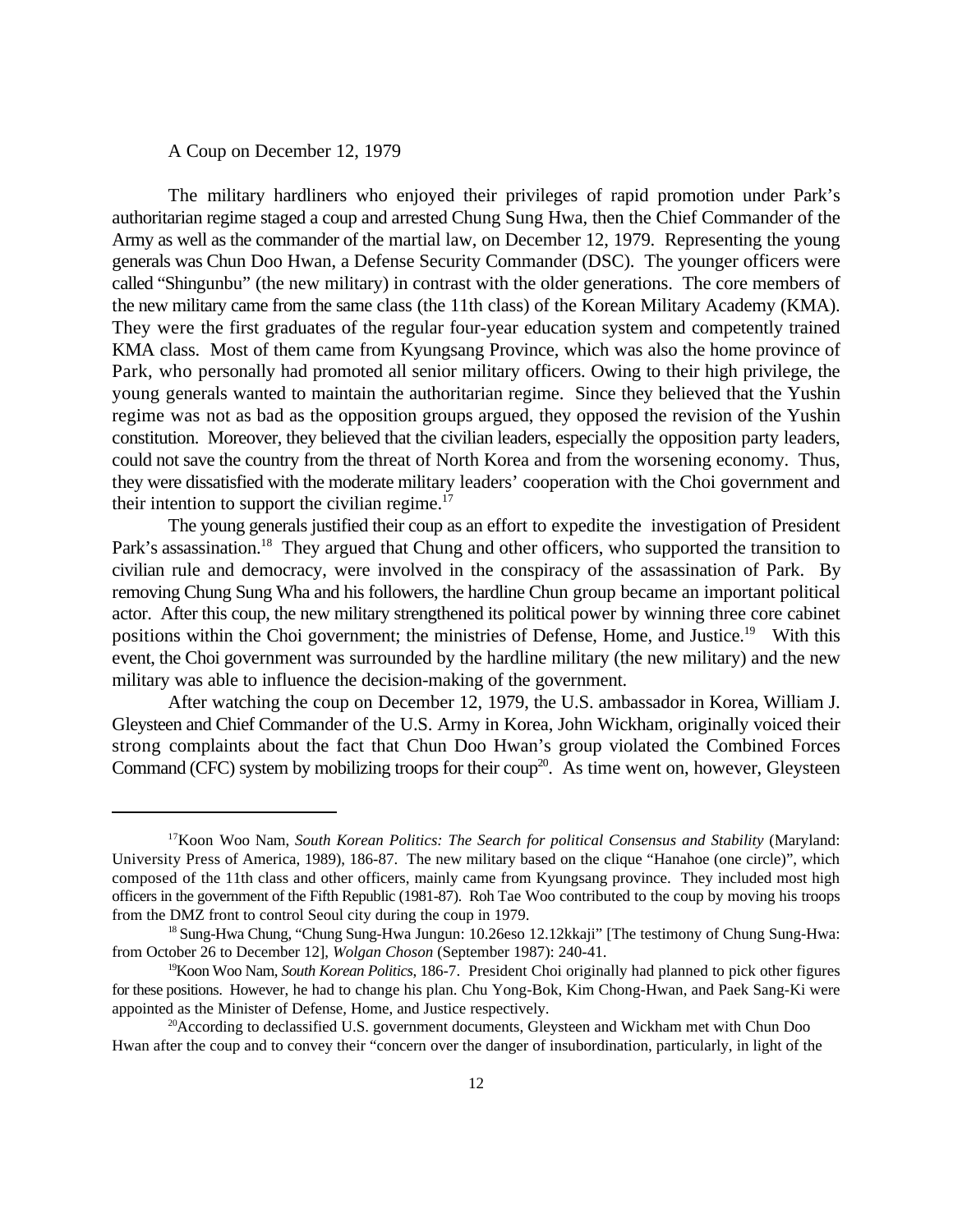accepted the reality that the miliary hardliners had become a critical player in politics. Although if Wickham had tried to organize a counter-coup he could have succeeded, he did not attempt to do so. He argued that the U.S. could not interfere with the coup because the coup leaders were supported by most Korean army leaders. However, this was a very weak excuse. According to Chung Sung-Hwa, the military mainstream, except a few politically oriented high officers led by Chun Doo Hwan, opposed the intervention of the military in politics.<sup>21</sup> Since the U.S. concern was maintaining "stability and peace" in Korea the U.S. did not want to take the risk of organizing a counter-action that would cause serious unrest in Korea, which would endanger the most critical foreign interest of the U.S.<sup>22</sup> With the U.S.'s implicit approval of the coup, the new military became a critical player in politics. $^{23}$ 

#### Political Stagnation

With the coup, the Choi government, under the pressure of the new military, changed its agreement with both parties about the process of constitutional revision. As a result, the government tried to avoid rewriting of the Yushin constitution, and started to delay the process of the constitutional revision. The government suggested a different political schedule, and proposed to prepare the administration's own draft constitution in January 1980. In addition, the Choi government set up a working panel consisting of professors and lawyers for this purpose. As time

North Korean threat." However, at the same time, Gleysteen suggested that the U.S. should not treat "the new military hierarchy as so bad that we decide to risk seriously alienating them." In later reports Gleysteen suggested that although the new military's coup was not acceptable, the U.S. would not strongly oppose the new military group's intervention in politics as long as it could manage the situation with moderation. Moreover, he opposed any sanctions against Korea as well as do nothing. With this attitude, the U.S. did not take any practical action against the new military groups, which helped the new military's eventual decision to intervene in politics. Shorrock, "The U.S. Role in Korea in 1979-1980," 6. and 14.

Sung-Hwa Chung, *Chung Sung Hwanun mal handa* , 98-99. and 239. He argued that the Chun group did <sup>21</sup> not get support from the majority of the military high officers. If President Choi aggressively attempted to prevent the coup it was possible to prohibit the Chun group's coup

<sup>&</sup>lt;sup>22</sup>Donald Clark N, ed., *The Kwangju Uprising*, (Boulder Co.: Westview Press, 1988) 56-57. General John A. Wickham explained that he did not organize a counter-coup, since he believed that the Chun group obtained solid support from the high-ranking officers. With this evaluation of the situation, Wickham preferred warning the new military to organizing a counter-coup action in order to maintain stability in Korea.

 $^{23}I$  think there is another reason that the U.S. did not take an aggressive action on the coup, which is Chun Doo Hwan's doubt on the role of the U.S. in the assassination of Park. In the meeting with Gleysteen, Chun Doo Hwan expressed his doubts about the U.S. involvement in the conspiracy of Kim Jae-kyu. Troubled with this reaction, the U.S. was very cautious in expressing its opposition to the new military group, who justified its action to perform an investigation of the assassination. For the discussion between Chun and Gleysteen, see Shorrock. "The U.S. Role in Korea in 1979 and 1980," 12-13. Eventually Gleysteen changed this negative evaluation and accepted the Chun group's coup as a mere power struggle within the military. With this change of attitude, Gleysteen did not push the Chun group to go back to the barracks. Instead, he accepted the group as an alternative power and implicitly acknowledged that as long as the Chun group maintained political stability, the U.S. would not demand the group to stop intervening in politics. Ibid., 14.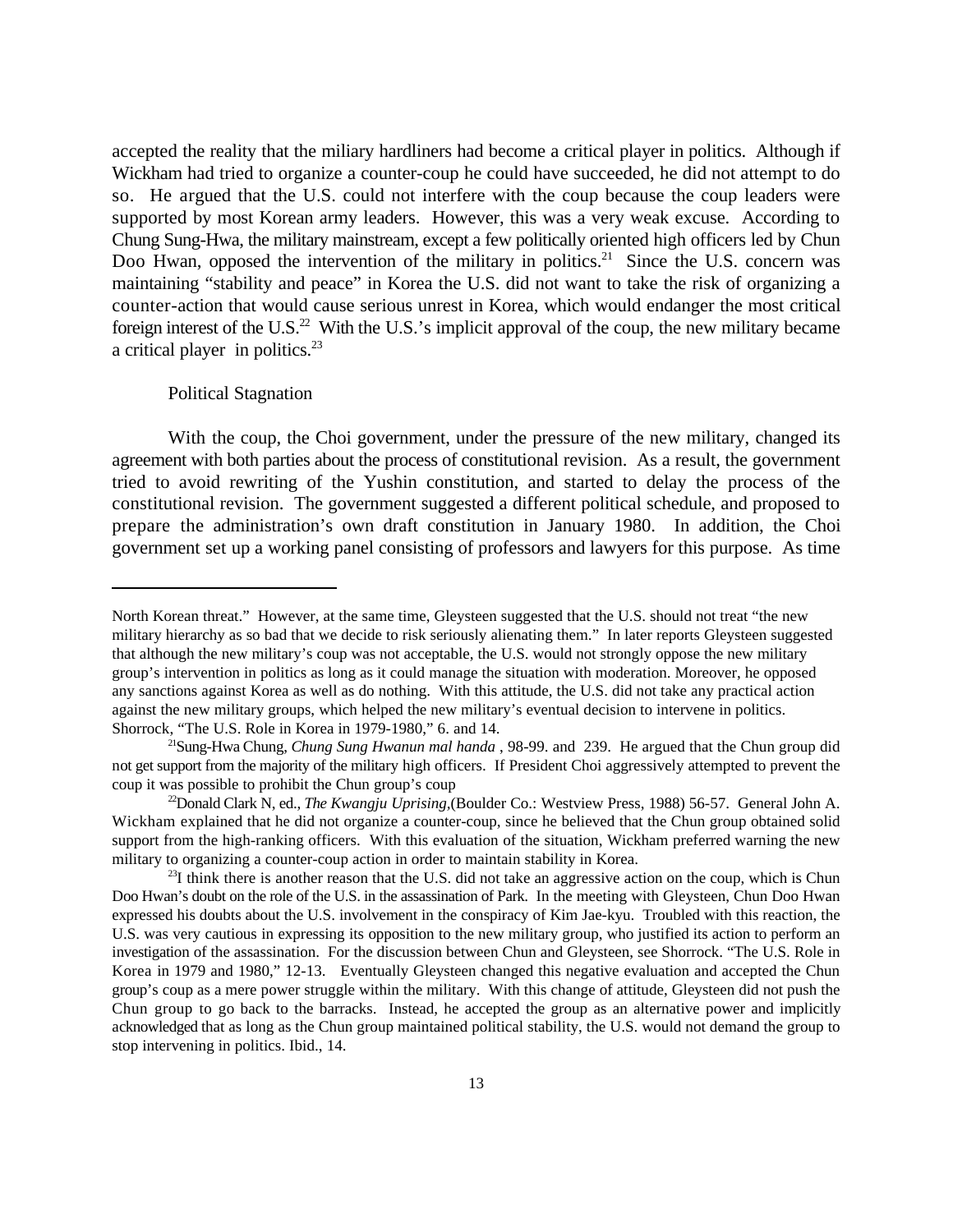went by, the government clearly revealed its purpose to delay the process of transition, and even to revise the Yushin constitution only minimally. The government announced that the parties could not initiate the constitutional revision, but the government should do so. Now the government, the proxy of the "new military," and the parties started to battle for political transition.

The main issue was what type of governmental system should be adopted for the next regime. The choice was between a presidential system and a parliamentary system. Also it had to be decided whether the elections would be direct or indirect. Since the majority of people preferred a presidential system and direct presidential elections at this time, both the DRP and the NDP agreed to adopt a presidential system. On February 9, 1980 both parties presented tentative drafts of the new constitution, which included a presidential system based on direct elections.<sup>24</sup> They also agreed that the constitution should be revised as soon as possible and that the National Assembly should be a legitimate representative to initiate the constitutional revision.

The government's plan was revealed on March 14, 1980, when President Choi delivered a speech at the opening ceremony of the Government's Committee of Constitutional Revision. The government suggested a form of a dual executive government system, under which the president is in charge of national security and foreign policy, and the prime minister, elected by the National Assembly, assumes responsibility for internal affairs. Moreover, the government proposed a multidistrict system for the National Assembly election, under which the ruling party can benefit. The reason that the government opposed direct presidential elections was that a strong presidential system would create a dictatorship, and the direct election system would result in dogged struggles between the parties. This over-heated political situation would be a significant threat to political stability and national security.<sup>25</sup> Since the new military wanted to participate in politics, they pressured the Choi government to prepare the dual government system under which the military or a military backed candidate could still hold power through indirect election system. Right after this announcement both parties criticized the Choi government's plan to secure the interests of the military.<sup>26</sup> As the government clearly revealed its intention for the direction and content of the constitutional revision, the battle between the ruling bloc and both parties became intense.

For both parties it was necessary to prepare for this situation with cohesive strategy and coordination with their constituents or the social movements in order to maintain power. In contrast, both parties did not focus on their criticism of the military. Also they failed to maintain the cohesiveness within each party.

The DRP faced internal dissensions. The intra-party conflicts started on December 24, 1979, when the young party members who wanted to improve the party image and to win in the coming election demanded that those who were involved in the abuse of political position and in amassing wealth by using their position be purged. The major targets were the leading members in the DRP,

 $24$ Sung-Jae Kang, "80nyon bom gukhoe gaehuntukwuiui jwajol," 270.

 $^{25}$ Ibid., 268 and 274 - 75. The newspapers had already reported the plan of the government in January. However, up until March, the government tried to hide its intentions.

 $^{26}$ One of the NDP member criticized the military as a "masked knight," who operates the government behind the scenes, in his meeting for denouncing the government plan. Ibid., 175.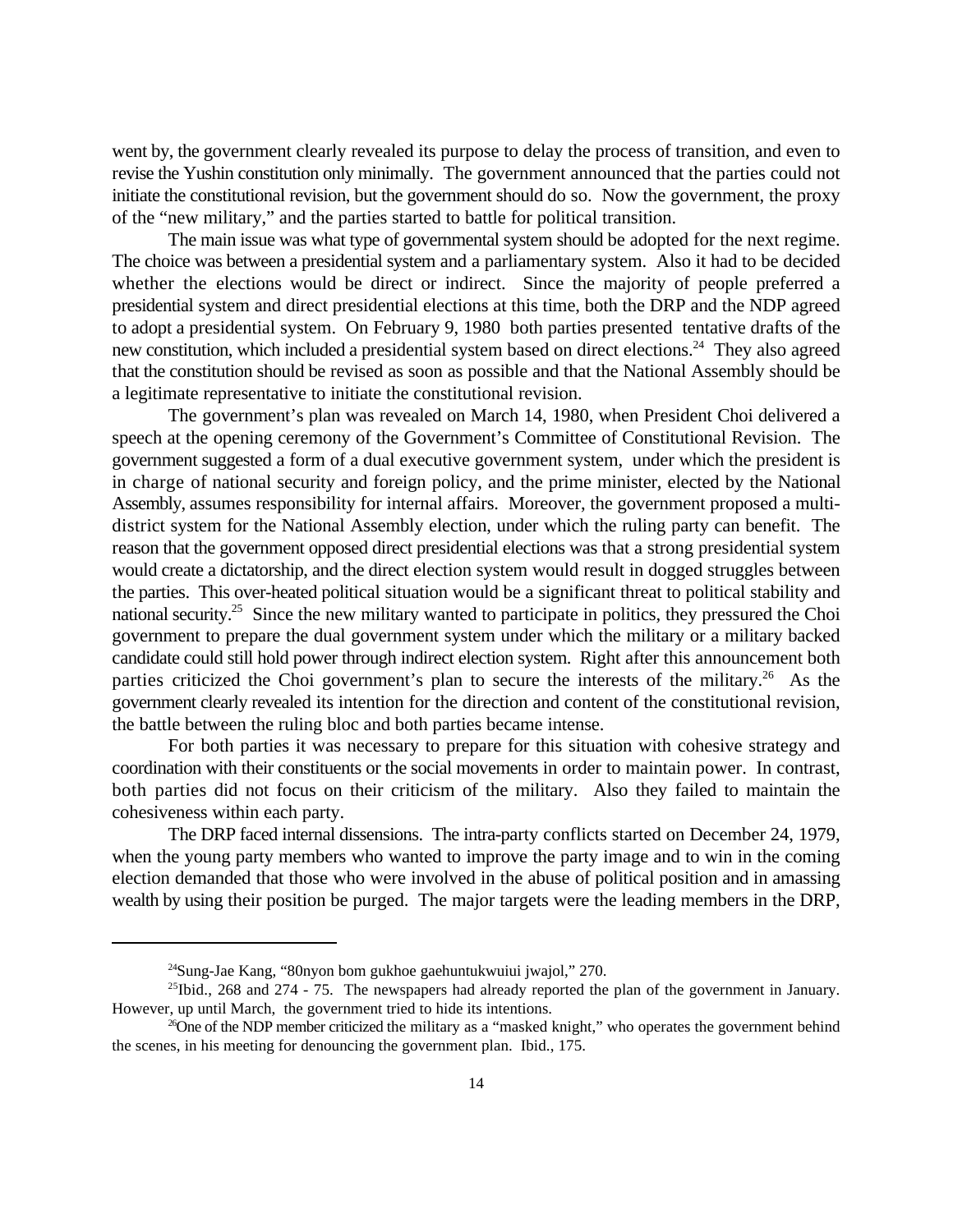including Kim Chong Pil. However, the leaders ignored this demand and argued the necessity of maintaining unity to win in the elections.<sup>27</sup> These "purification" conflicts lasted until the spring of 1980. Moreover, the rumor that the new military and technocrats were trying to organize a new party gave a serious blow to the DRP.<sup>28</sup> Due to all these internal and external factors, the DRP was reduced to ruling party in name only. As the hardline military basically abandoned the DRP and tried to create a new party, many supporters of the Yushin regime, mostly bourgeoisies and bureaucrats, deserted the DRP.<sup>29</sup> Owing to the emergence of the military hardliners as an alternative power group within the ruling bloc, the DRP lost its supporters. Thus, the DRP could not be a relevant counterpart for the NDP in the negotiation for the transition to democracy.

At the same time, the NDP was caught in a similar problem. The return of ousted politicians, including Kim Dae Jung, to the party threatened the leadership of Kim Young Sam in the NDP. Although both leaders shared the same political goals to establish a democratic regime by peaceful elections, they represented different ideological positions.

The internal power struggle for a presidential candidate in the NDP became intense when Kim Dae Jung declared in February 1980 that he would run for president. Although Kim Young Sam came back and became a leader in the NDP, Kim Dae Jung's struggle against the Park regime and his suffering caused by the Park dictatorship gave him a symbolic popularity. Kim Dae Jung's intention to run for president caused strong internal conflicts in the NDP, because Kim Young Sam opposed Kim Dae Jung's initiative in the party.<sup>30</sup>

Eventually Kim Dae Jung declared in April 1980 that he would organize a separate party and run for president in the coming election. The source of the division of the opposition leaders was their ambition to become president. Kim Young Sam believed that he was in a more favorable position than Kim Dae Jung because he was a president of the NDP and had already solidified his support within the NDP. In contrast, Kim Dae Jung was a councilor of the NDP and did not have a large political base, because his political activity was seriously restrained under the Yushin regime. Kim Dae Jung wanted to bring more people in from outside the party. Those people are called the

 $^{27}$ *Dong-A Ilbo*, December 28, 1979.

<sup>&</sup>lt;sup>28</sup>Prime Minister Shin Hyun Hwak denied the possibility of creating a new party in an interview with *Dong-A Ilbo* on April 25, 1980. However, there were many speculations that the new military tried to organize new party. See the discussion of this possibility among journalists who covered politics in major newspapers. " Angaesokui jungchi kisangdo"[The forecast map of politics in the fog], *Sindonga* (April 1980): 96-117.

<sup>&</sup>lt;sup>29</sup> Hyug Baeg Im, *"Politics of Transition: Democratic Transition from Authoritarian Rule in South Korea,"* (Ph.D. diss., University of Chicago, 1989), 148.

 $30$ The rival competition between the two Kims originated from the beginning of their political careers. Kim Dae Jung won over Kim Young Sam and became a presidential nominee of the NDP with narrow margin in 1971. Although Kim Dae Jung was defeated by Park Jung Hee the election was considered as a critical threat for the Park regime. Park established the Yushin regime ,which guaranteed life-long power without direct presidential election after the 1971 election. Under the Yushin regime, Kim Dae Jung suffered severe political oppressions and was usually kept under house arrest during this period. He became a symbolic champion figure of democracy. For a discussion of their rival competition, see Yon-ho Oh and Sang-hwi Han, *Kim Dae Jung and Kim Young Sam: Kyungjaengkwa kongjonui yoksa* [Kim Dae Jung and Kim Young Sam: A history of competition and co-existence] (Seoul: Uiam Chulpan, 1992).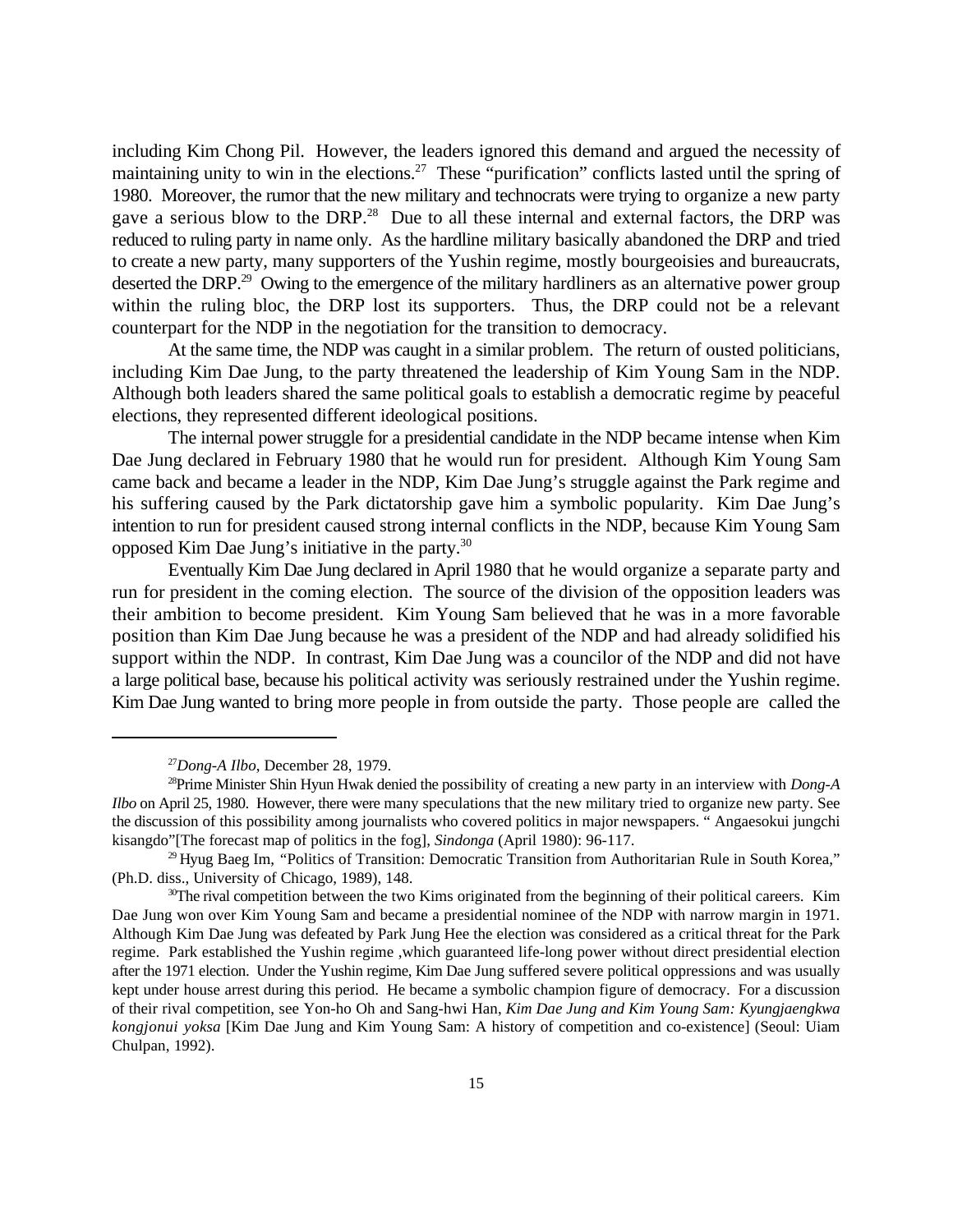"Jaeya," which is a term used to represent a group of people who fought against the Yushin regime. It was composed of a variety of social classes, such as expelled professors, politicians, reporters, and other intellectuals. To expand his support within the NDP Kim Dae Jung demanded that Kim Young Sam accept more of the "Jaeya" people. However, Kim Young Sam opposed this because he did not want to lose his power within the NDP by allowing the Jaeya people to become members of the Standard Committee which would decide the presidential candidate of the party.<sup>31</sup> The division of the opposition party leaders and their conflicts provided the military with an opportunity to prepare another coup and an excuse to blame political unrest as the cause.

Although there were some differences between Kim Young Sam and Kim Dae Jung about the prospect of democratization during this period, neither realized the intentions of the new military.<sup>32</sup> Kim Dae Jung was more cautious about the moves of the military and paid attention not to provoking the military to intervene in politics. However, these two leaders did not have a more fundamental vision of obtaining democracy in front of the military. Both leaders believed that the Choi government had real power, even after the December 12, 1979 coup by the new military. In addition, they tried to negotiate with the DRP, which had no practical capacity as a ruling party. With this optimism, the opposition party did not depend on mass mobilizations. Instead they firmly opposed resorting to mass mobilizations to enforce the military to go back to the barracks. That is why they did not prepare to form a coalition with other social movements or citizens. Both leaders worried that the mass mobilizations would provide the military with an excuse to intervene in politics. Thus, they adopted a strategy to make the transition to democracy by a pact between parties.<sup>33</sup> They ignored the fact that the military was the major factor in deciding the fate of this transition period, and it already planned to grasp power by force.<sup>34</sup>

## The Radicalization of the Social Movements

While the institutional politics were in an uncertain situation in the spring of 1980, civil society was resurrected by exploiting this loosened political opening.<sup>35</sup> As O'Donnell points out, the opening

<sup>&</sup>lt;sup>31</sup>There was a physical fight between the followers of the two Kims. Sung-jae Kang, "80nyon bom gukhoe" gaehuntukwiui jwajol"[The abortion of the Special Committee for the Revision of Constitution in the National Assembly in Spring of 1980], *Shindonga* (July 1986): 262-85. The author suggests that these conflicts may have been planned by the new military to undermine both leaders. If so, the military succeeded. With this event, the two Kims' political trust was seriously damaged.

 $E<sup>32</sup>$ Kim Young Sam still assumed in his speech on May 9, 1980 that the Choi government was the major power to handle the situation. He misjudged the situation. Sam-Ung, Kim, ed., *Seoului bom: minju sonun* [The Spring of Seoul: Declarations of Democracy] (Seoul: Ilwol Sogak, 1987). 161-166.

<sup>&</sup>lt;sup>33</sup>Im, "Politics of Transition," 150.

<sup>&</sup>lt;sup>34</sup>The U.S. already knew that the military would be the major factor in deciding the situation of this period, but as we have noted the U.S. did not attempt to prevent the new military's intervention, because the U.S. would support the authoritarian regime as long as the regime can guarantee peace and stability in Korea. See Shorrock. "The U.S. Role in Korea in 1979 and 1980," 13.

<sup>&</sup>lt;sup>35</sup>Here I used the concept of civil society proposed by O'Donnell and Schmitter. Their concept of civil society means "network of groups and associations between families and face-to-face groups on one side, and outright state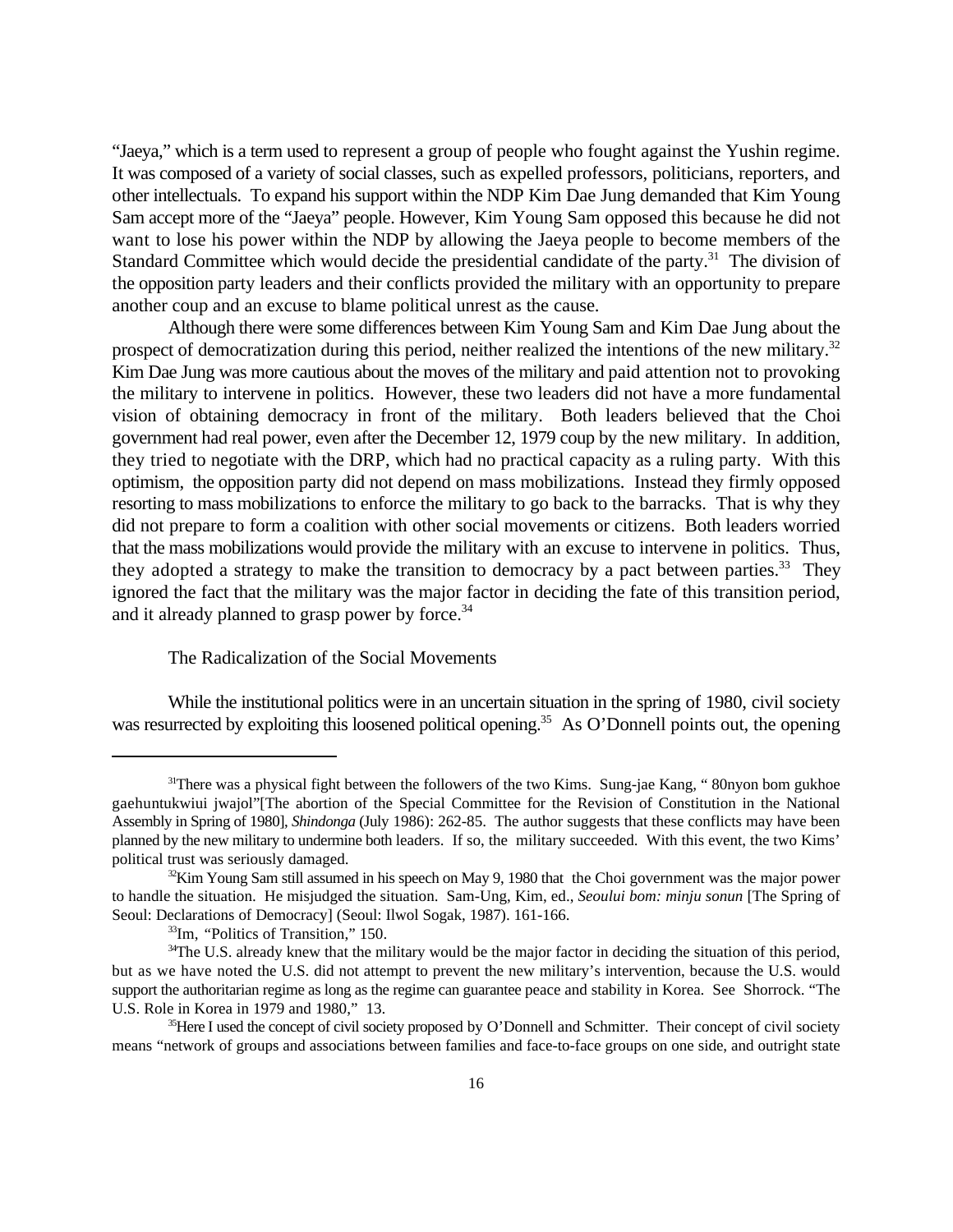of the authoritarian regime provided civil society with an opportunity to express its interests, and the society experienced an unprecedented eruption of mass mobilizations during this period.<sup>36</sup> The main sectors of the social movements will be examined in the following section: the student movements, labor movements, and the Jaeya group.

## The Student Movements

The student movement was the first group to make an impact on the ruling bloc during this period. During the 1970s the student movement fought against the Yushin regime to obtain democratization based on liberal democracy. Students had few theoretical debates on their strategy or tactics because they believed that liberal democracy could be accomplished by their struggle.

The struggle of the student movement against the Park regime was intermittent and reactive on certain issues. Under the severe oppression of the Yushin regime, its struggles could not last long after the Emergency Decree No 9 was established in 1975.<sup>37</sup> Moreover, after Emergency Decree No 9, the Yushin regime prevented autonomous student organizations and set up a pro-government military-like organization, Hakdo Hokuktan (Student Defense Corps) in 1975. In this situation, student movements occurred temporarily under small groups' leadership. Mass demonstration was practically impossible except in a few cases. Although the student movements could not bring down the regime, they were a primary group for organizing political struggle against the regime. Toward the end of the regime, the student movements played an important role in triggering mass demonstrations in Pusan and Masan, which led to riots in October 1979.

The student movements' attempts to form a nationwide network were suppressed by the regime.<sup>38</sup> Since the regime used the National Security law to suppress these organizations and the

organizations on the other, mediating between individual and state, private and public." Jean L. Cohen and Andrew Arato, *Civil Society and Political Theory* (Cambridge: The MIT Press, 1992), 48. According to Schmitter, civil society is different from clan, clique, cabal, and clientele, in that these groups "obtain a recognized right to exist often though lengthy struggle as well as they can openly deliberate about their common affairs and publicly act in defense of justifiable interests." Philippe Schmitter, "An Introduction to Southern European Transitions," in,*The Transition from Authoritarian Regime to Democracy* vol 1, eds. Guillermo O'Donnell, Philippe Schmitter, and Laurence White (Baltimore: The Johns Hopkins University Press, 1986), 6-7. The civil society includes different layers of groups such as intellectuals, middle class organizations, professional associations, workers, etc. O'Donnell and Schmitter, *Tentative Conclusions about Uncertain Democracies,* in,*The Transition from Authoritarian Regime to Democracy* vol 4, eds. Guillermo O'Donnell, Philippe Schmitter, and Laurence Whit (Baltimore: The Johns Hopkins University Press, 1986), 49.

O'Donnell and Schmitter, *Tentative Conclusions about Uncertain Democracies*, 26 and 48-56. <sup>36</sup>

<sup>&</sup>lt;sup>37</sup>This Emergency Decree prohibited any kind of anti-government activity and punished harshly for those actions. For specific contents of these punishment, see Hak-Kyu Sohn, *Authoritarianism and Opposition in South Korea* (London: Routledge, 1989), 83.

<sup>&</sup>lt;sup>38</sup>There were several attempts to organize nationwide groups and more advanced organizations, but these efforts were frustrated by KCIA. The representative efforts were 'Chunkook minju chungryun haksaeng chongryunmaeng [The National Democratic Youth and Student Alliances ]' in April, 1974, and 'Namchosun minjokminju chunsun [The National and Democratic Front in South Korea]' in October, 1979. Some leaders of the latter organization were executed in April, 1980, during the transitory process. For details of the latter event, see Koon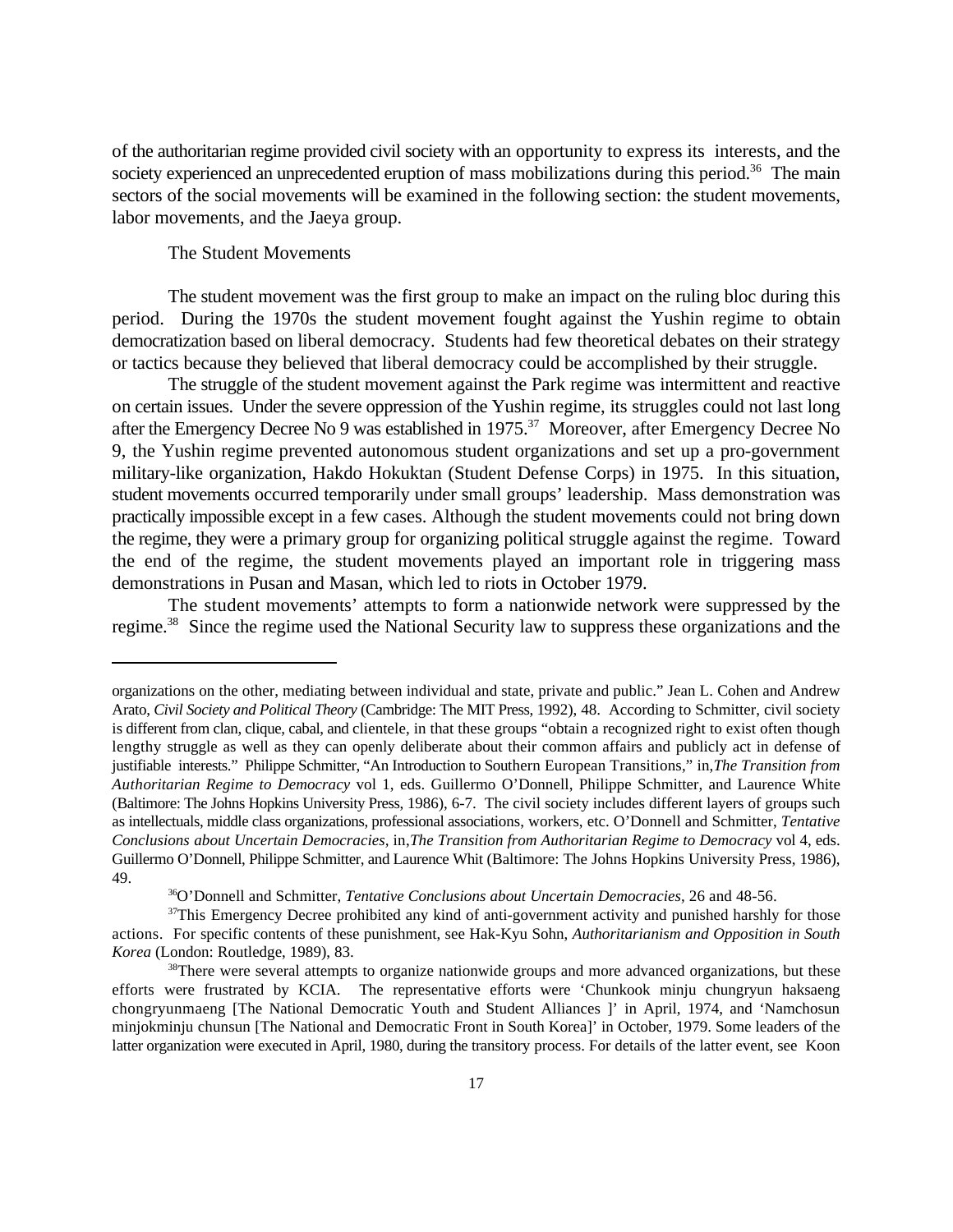level of oppression was serious, students tried not to become involved in these types of organizations during 1979-80. Under strict surveillance and suppression an attempt to form a network across the campuses nationwide was almost impossible. After several failures, no attempts were made to form this type of organization until 1980. Eventually the student movements faced the open political opportunity without any well-organized organizations or preparations. At this transition period, students in Seoul were the main force of the student movements. The students in the other major cities such as Pusan, Taegu, Kwangju, and Chonju were mobilized but their actions were not coordinated under a unitary organization. The capacity of the students' mobilization depended on each campus' student leaders and organizations.

There were two different approaches to dealing with the labor movements within the student movements in the mid-1970s. One group of students argued that the goal of the student movements was to prepare for future political struggle and discipline its members for the future. After they finished school they would need to go to factories to organize workers and pursue more long-term struggles. This group preferred to preserve the student organizations. Thus, this group emphasized the movement of students into factories and accepted the role of the labor movement as the major force of the social movements. Another group of students argued that the immediate political struggle in the streets or on the campuses was necessary, and through these struggles the student movement could grow. Since the student movements were the major forces fighting against the Yushin regime it was necessary for the social movements to organize their political struggle. This group emphasized immediate political struggle and demonstrations in the streets.<sup>39</sup>

These different approaches emerged again when there were abrupt political openings during 1979 and 1980. Using these opportunities, the student movement leaders, who were in school at that moment and agreed to preserving the student movements' viability, tried to reorganize autonomous student organizations to create a substitute for Hakdo Hokukdan. Until the spring of 1980, they focused on on-campus issues, such as organizing autonomous student organizations, removing collaborative professors under the Yushin regime, and cleaning up corruption related to school administrations.<sup>40</sup> Although the students who were released by the government in November, 1979 went back to the campuses, their demands for more aggressive political struggle did not get support until April, 1980. After the student movements solved most of on-campus issues they began paying attention to the political issues in the spring of 1980.

Despite the differences in the student movements they organized mass demonstrations during May, 1980, in major cities in Korea. They demanded an immediate abolishment of martial law, opposed the government's initiative of the revision of the constitution, and insisted upon the

Woo Nam, *South Korean Politics*, 182.

<sup>&</sup>lt;sup>39</sup>These two different approaches on tactics developed into major theoretical debates after the Kwangju Uprising in 1980. For the development of the different theoretical debates, see Ilsongjong Editorial Staff, ed., *Haksaeng undong nonjaengsa* [A History of Disputes of Student Movement](Seoul: Ilsongjong, 1988).

<sup>&</sup>lt;sup>40</sup>Yong Han, *80nyondae hanguk sahoewa haksaeng undong* [The history of student movement and Korean society in the 1980s] (Seoul: Chungnyunsa, 1989), 25-26.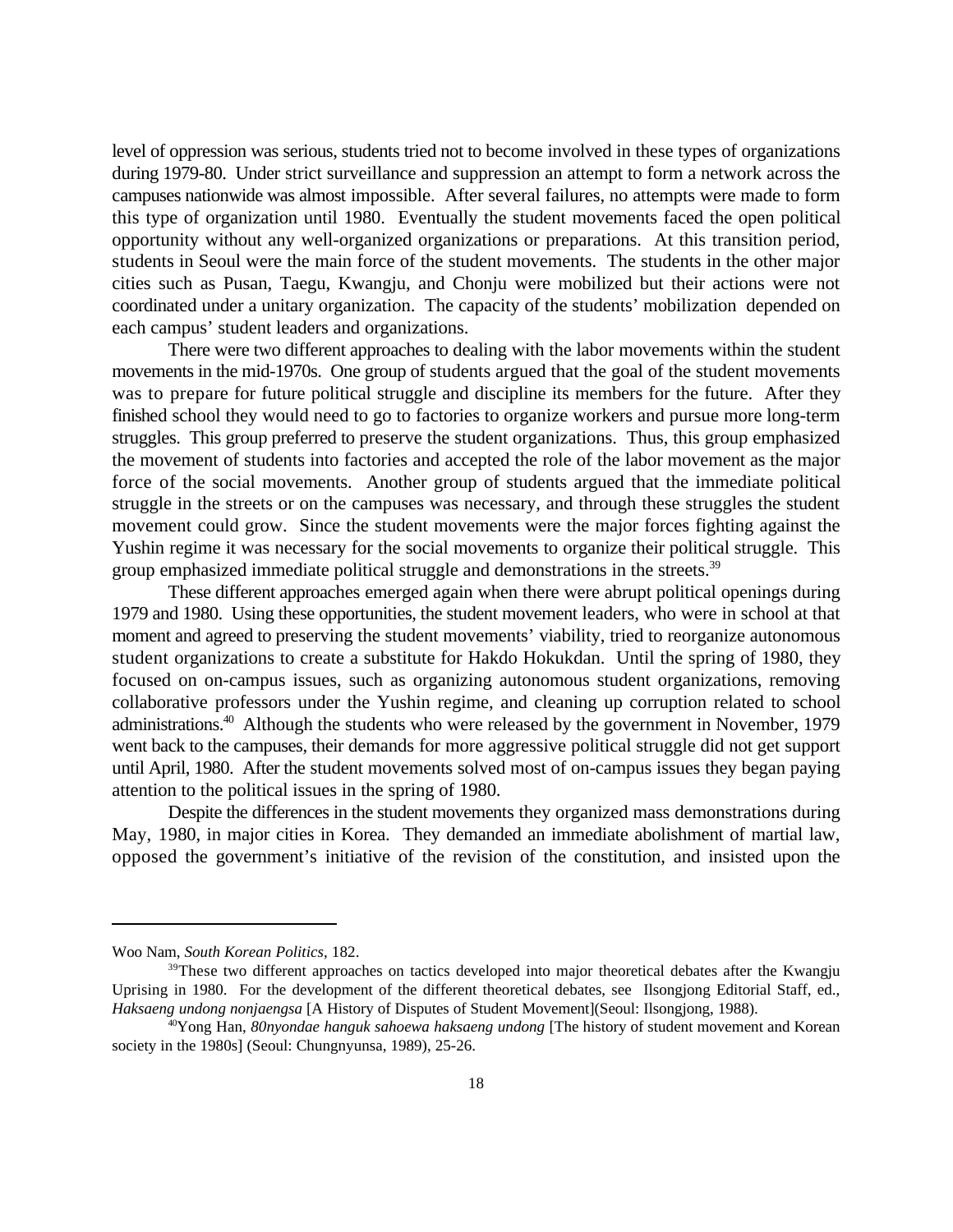withdrawal of the new military from politics.<sup> $41$ </sup> At the peak of the student demonstrations in major cities, the NDP leaders discouraged the student leaders from provoking the military. Faced with this reaction from the opposition party, the student leaders agreed to moderate their approach in dealing with political issues and decided to stop their mass demonstrations in the streets. They negotiated with the government which guaranteed safe return of the students who participated in the demonstration on May 16, 1980, if the students would stop the demonstration. However, this decision did not help to prevent the military from intervening in politics. The night before the student leaders decided to cancel their street demonstrations, the military arrested most of the student leaders and expanded martial law to encompass the whole country on May 17, 1980. The student leaders misjudged the situation at that time.<sup>42</sup> Regardless of the students' retreat from the planned mass demonstrations, the military already had a plan to intervene in politics. The student movements' political misjudgment was a main source of critical review about their strategy in dealing with the regime. Only the militant student leaders judged the movement of the new military correctly by arguing that it was necessary for the student movements to focus on the movements of the hardline military and to stage a mass mobilization nationwide, however, their capacity to lead students was low compared to the moderate student leaders.<sup>43</sup>

The capability of mobilization of student movements depended on each campus' leaders, and the student movements in Kwangju, in Southwest Korea, reacted differently to the military's expansion of martial law and prohibition on the demonstration. Although student movements in other regions remained silent after the military's arrest of the leaders in Seoul, Chunam National University students maintained their struggle against the military. Eventually this struggle caused a serious retaliation from paratroopers, which triggered the Kwangju democratization movements. However, as the protests evolved into armed struggles most students, except a few leaders, escaped from the movement.<sup>44</sup> The citizens from lower social classes were the main forces of the struggle. Thus, the spontaneous mass mobilization took place of the student movements.

During this time there were no efforts by the students to form coalitions with other movement

<sup>&</sup>lt;sup>41</sup>Ibid., 29. Also for the leaflets of students see Sam-ung Kim, ed., *Seoului bom: Minju Sonun* [The Spring] of Seoul: Declarations of Democracy] (Seoul: Ilwol Sogak, 1987).

 $42\text{Ki-Sok Ahn, }$  "80nyondae haksaeng undong leaderdului kyebowa hyunjuso" [The Genealogy and Current Situation of the Student Movement Leaders in the 1980s], *Shindonga* (April 1989): 436-37. One of the leaders of the Seoul National University, the strongest organization of the student movements at that time confessed that their decision to retreat from mass demonstration in front of Seoul Train Square was a critical mistake.

<sup>&</sup>lt;sup>43</sup>Yonsei University Struggle Committee for Lifting Martial Law, "Bisang gyeom haejerul wihae ssauja" [Let's Fight to Lift Martial Law], in *Seoului Bom*, ed. Sam-Ung Kim. 328-333. This group of students was a member of the "immediate struggle" faction within the student movement, but its capability to lead a mass mobilization was limited because it did not have an organizational base in schools. The group was mostly released from prison, and used to acting in the small group level under the oppressive Yushin regime. Although their diagnosis of the situation was right, they failed to lead student movements at that time. They criticized themselves about this point later.

<sup>&</sup>lt;sup>44</sup>The remaining student movement leaders played an important role in maintaining newspapers within the city and in mobilizing people. Chang-Jin Kim and Kwang-Il Lee, " Kwangju minjung hangjaeng" [The People's Uprising in Kwangju], in *Chungnyonul wihan hanguk hyundaesa* [A Contemporary History of Korea for Youth], ed. Hyun-chae Park (Seoul: Sonamu, 1992), 327.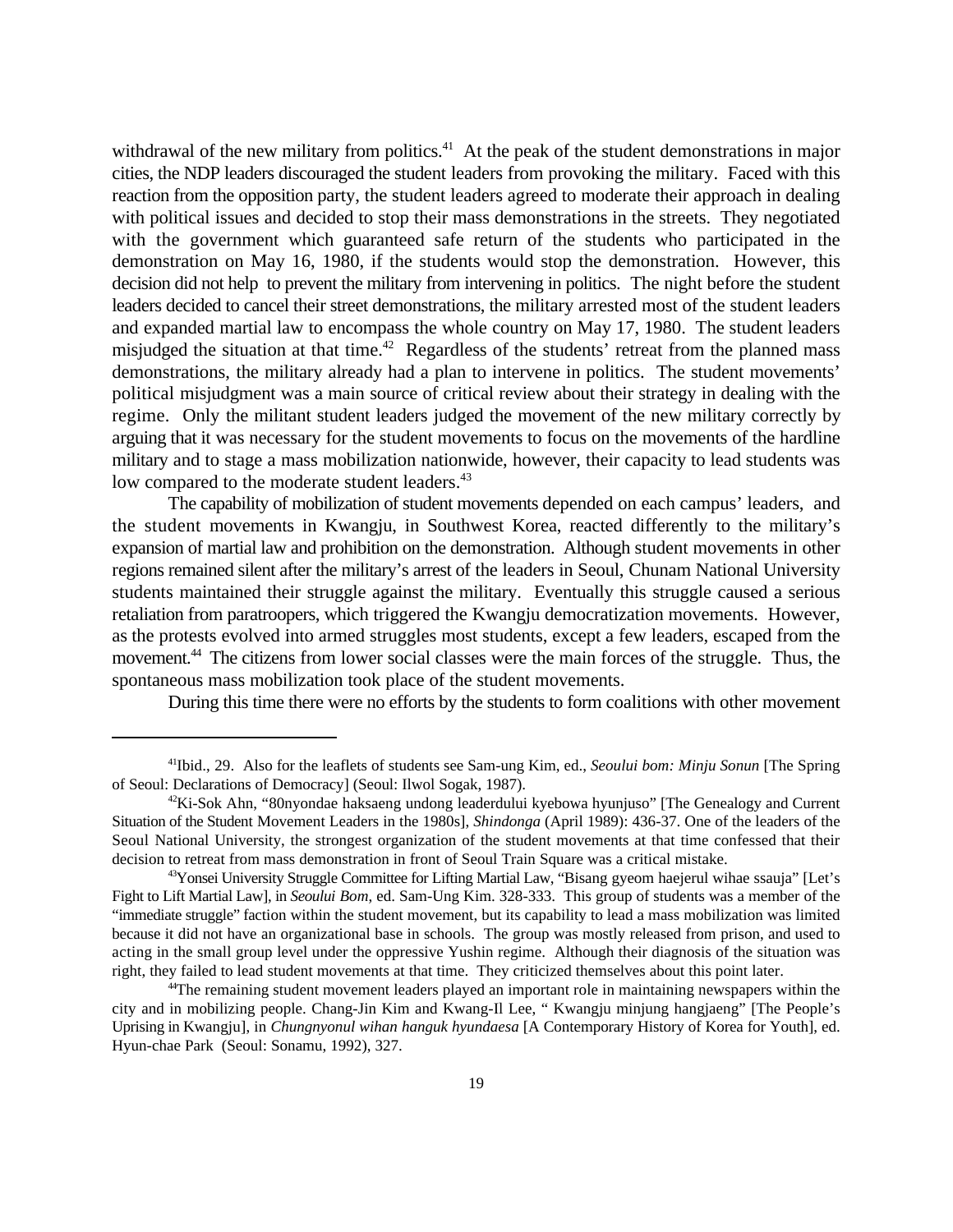sectors such as labor movements, farmers, or church groups. In addition, the relationship between the opposition party and the student movement was not close either. The student movement leaders were sympathetic to the opposition party leaders, but they did not try to build systematic relationships with the opposition party. As time went by, the militant student leaders criticized Kim Young Sam and Kim Dae Jung, and demanded them to fight against the new military and against the Choi government.<sup>45</sup>

In general, the level of organization of the student movement was low, and the student leaders did not have a long term strategy for democratization. Facing suddenly opened political opportunity and backed by students, the student leaders went out to the streets in the spring of 1980. However, these leaders, who faced the new military's reaction, retreated from the streets and hesitated at the critical moment due to lack of correct judgment of the intention of the military, a nationwide network, and coordination with other social movement sectors. The hesitation and weakness of the student movements allowed the new military to take action first and the students lost their opportunity to organize themselves. $46$  Since the student movement was the main force of the struggle for democracy, their lack of organizational capacity, theory for alternative goals, attempts to form a coalition with other movement sectors, and information about the military indicates that other social movements with even fewer capabilities than the student movements also were weak at this time.

#### The Labor Movements

Although the Yushin regime tightly controlled workers and prohibited them from acting collectively by using oppressive labor laws and the police, a rapidly growing Korean economy created favorable conditions for workers' collective actions. While the Park regime accomplished high economic growth "by moving from cheap labor-based light industries to heavy and chemical industry the workers in small-and medium- size industries continued to suffer from low wages, poor working conditions, and despotic labor relations in the working place."<sup>47</sup>

In addition to the deteriorating economic situation of the workers, other factors contributed to the growth of the labor movement. The number of workers rapidly increased and concentrated

 $45$ It is important to notice that even the militant student leaders did not mention the U.S. role in the democratization process. Up to this point they did not raise anti-Americanism and even the militant students' leaflets showed that they expected some positive role of the U.S. in creating democracy in Korea. They argued that the U.S. pressure on the Korean military could be a favorable condition. See Yonsei University Struggle Committee for Lifting Martial Law, "Bisang gyeom haejerul wihae ssauja" [Let's Fight to Lift Martial Law].

 $\frac{46}{10}$  twas impossible for the student movement to block the new military's intervention in politics at that time. The major point is that student leaders should have not retreated on May 15, 1980. Even though the result was clearly defeat in that struggle, they should have fought at Seoul in considering the political impact. Instead of Seoul, Kwangju was chosen as a battleground between the new military and the citizens. Geographically Kwangju was far from Seoul and it was easy to isolate its struggle from other regions. For an evaluation of the May 1980 struggles, see Ilsongjong Editorial Staff, ed., *Haksaeng undong nonjaengsa* [A History of Disputes of Student Movement], 26-28.

<sup>&</sup>lt;sup>47</sup> Hagen Koo, "The State, *Minjung*, and the Working Class in South Korea," in State and Society in *Contemporary Korea*, ed. Hagen Koo (Ithaca: Cornell University Press, 1993), 139.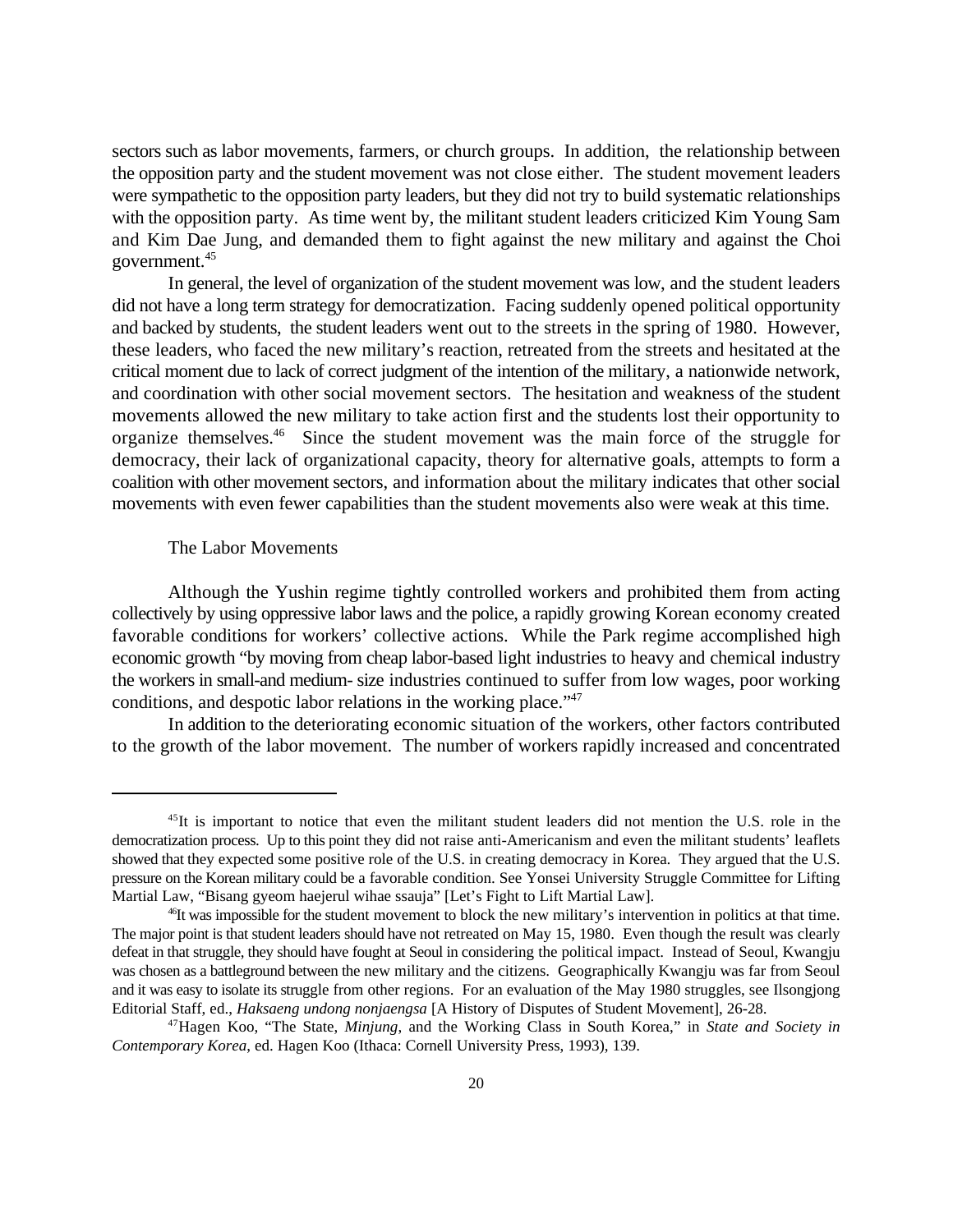geographically close to factory areas.<sup>48</sup> And as Koo Hagen pointed out, "the new urban working class began to reproduce itself in cities."<sup>49</sup> These factors contributed to improving workers' collective identity. However, these structural conditions required conscious efforts to organize workers. Church organizations and students played important roles in raising workers' consciousness by educating the workers during the 1970s.

Church organizations, especially Catholic youth groups (JOC) and the Urban Industrial Mission (UIM) played an important role in teaching workers about their rights and in providing networks and resources which the church had already used to organize democratic unions. Since the regime used a co-opted pro-management union (Oyong), and had blocked the creation of a union to control the labor movement, the workers needed either to create a new democratic union or to change those co-opted unions to democratic ones to protect their rights. The JOC- and UIM- assisted female workers created independent grass-roots unions in the textile and electronics industries. These activities were significant in helping to organize several democratic unions.<sup>50</sup>

Students also provided a great deal of help in educating workers into having a "worker's collective consciousness." When Chun Tai Il immolated himself on November 13, 1970 as a protest to demand improvement of inhumane working conditions in garment factories, it had a serious impact on students and intellectuals. Realizing workers' working and living conditions, students started to build links with workers. Initially, students tried to provide workers with chances to educate themselves with regular school texts at night school (Yahak). However, as time went on students shifted their focus of teaching to raise workers' class consciousness. Eventually, some students joined the labor movement after they graduated from college, and became an important part of the labor movement during the 1970's.

Toward the end of the 1970's the Korean economy suffered serious problems "arising from several coincident[al] events: the second oil shock and subsequent world recession, overinvestment in heavy chemical industries, the adverse balance of payments, runaway inflation, competition from low-wage Third World countries in export market, ...."<sup>51</sup> Due to these difficulties, many companies laid off workers and closed factories. The unemployment rate was 3.8% in 1979, and 5.2% in 1980. In this situation, about 200 female workers who were employed at a wig factory, YH company,

 $^{48}$ The ratio of workers among the whole population increased 31% in 1961, 39% in 1970, and 51% in 1980. Mok-hee Lee, "10wol Yushinkwa Minjunodong Undongui Oiroun Chulbal"[The October Yushin and the Lonely Beginning of the Democratic Labor Movement], 79. In addition, the percentage of organized workers also increased during this time to 14.7% in 1970, 15.4% in 1975, 16.8% in 1978, and 19.2% in 1979. Myung-Guk Jang, "Haebang hu hanguk nodong undongui baljachui" [The Trace of Korean Labor Movement after the Liberation], in *Hanguk nodong undongron* [The Theory of the Labor Movement in Korea], Kum-Su Kim and Hyun-Che Park (Seoul: Miraesa, 1985), 130-31.

<sup>&</sup>lt;sup>49</sup> Koo, " The State, *Minjung*, and the Working Class in South Korea," 140.

 ${}^{50}$ The representative democratic unions were Chonggye Clothing and Textile Union (November, 1970), Dongil Textile Union (May, 1972), Wonpung Textile Union (August 1972), Control Data Union (December 73), Bando Company (February 1974), and YH Union (April-May 1975). Myung-Guk Jang, "Haebang hu hanguk nodongundongui baljachui" [The Trace of Korean Labor Movement after the Liberation], 129.

 ${}^{51}$ Koo, "The State, *Minjung*, and the Working Class in South Korea," 141.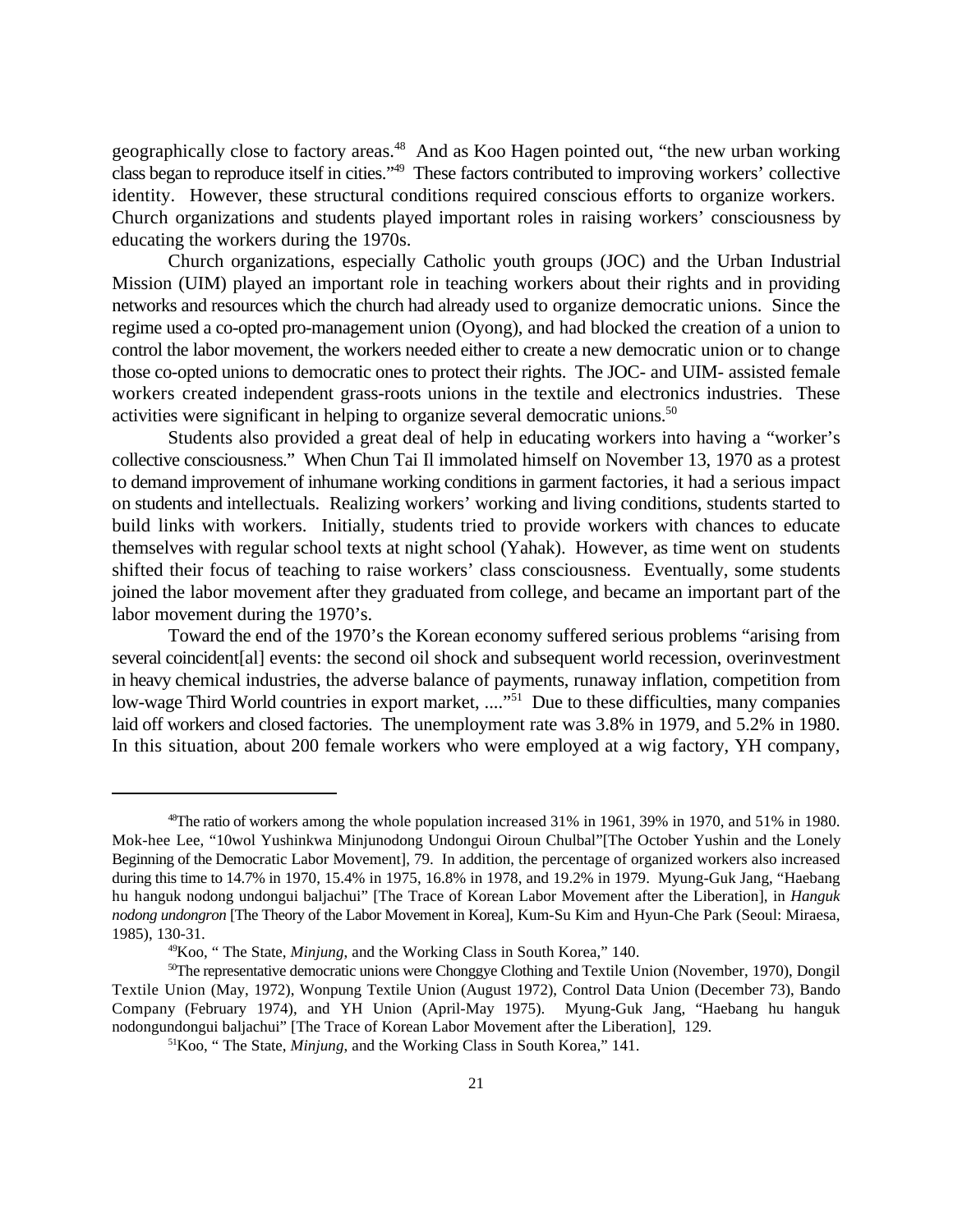staged a demonstration against the plant closure in August 1979. The police expelled the workers from the plant by force. In order to get help from the New Democratic Party, these workers staged a sit-in in front of the headquarter of the NDP. In reaction to this, the NDP tried to assist the workers but the regime cracked down on the sit-in. In the process of this crack down a worker was killed by the police and several of the members of the NDP were injured. The reaction of the regime caused a series of protests, and led into the Park regime's collapse. Utilizing this political opening, workers waged collective action to demand wage increases, improvements in working conditions, and democratization of co-opted unions in the spring of 1980. The number of labor disputes increased from 105 in 1979 to 407 in 1980.<sup>52</sup>

One important collective action of the workers occurred at a coal mine in Sabuk in the Kangwon Province, located east of Seoul, on April 20, 1980. These coal miners initially demanded wage increases and the abolition of the co-opted union. In reaction to their collective action, the police again tried to quell this demonstration by force and the confrontation escalated to violent riots. The miners occupied the town for four days. Eventually they obtained the wage increase. This violent collective action showed how the workers, who were under repression during the Yushin regime, participated in collective action spontaneously by using the political opening. Other workers launched collective actions and demanded wage increases and democratization of unions. These collective actions was spontaneous mass mobilizations that exploited the sudden political opening.

However, since the labor movement was tightly controlled by the state, its level of organization, ideology, and relationship with the other social movement sectors was low, limiting its capacity to participate in political struggle. The attitude of the labor union leaders during the 1980 transition period clearly demonstrates the limitations of the labor movement. When students launched mass demonstrations demanding political democratization, the workers who organized a sit-in on May 13, 1980 in the KFTU building to demand a guarantee of basic labor rights ignored the students' appeal to participate in the demonstration.<sup>53</sup> Instead, the labor union leaders remained at the sit-in and refused to participate in the demonstration because they did not realize that their struggle for wage increases and democratic unions was closely related to democratization. The workers' class consciousness was limited to economic struggle. This event was representative of the status of the labor movement in the democratization process in 1980. Eventually, workers' spontaneous strikes and violent confrontations, which were exploiting the loosened political situation, provided the new military with an excuse to blame the workers' collective action as the source of social unrest. In addition, the workers' demands for wage increases was used by the new military to threaten the middle class and business people by arguing that if the military did not interfere, this social unrest would lead to a breakdown of the economy, which was already showing symptoms of crisis. As a result, the workers' collective actions, which were not led by coordinated leadership and organizations, provided the military with an excuse to intervene in politics.

The main weakness of the labor movement during this transition period was a lack of core

 $52$  Ibid., 149.

<sup>&</sup>lt;sup>53</sup>Jang-Han Kim, 80nyondae hanguk nodong undong [The Korean Labor Movement in the 1980s] (Seoul: Joguk, 1989), 23.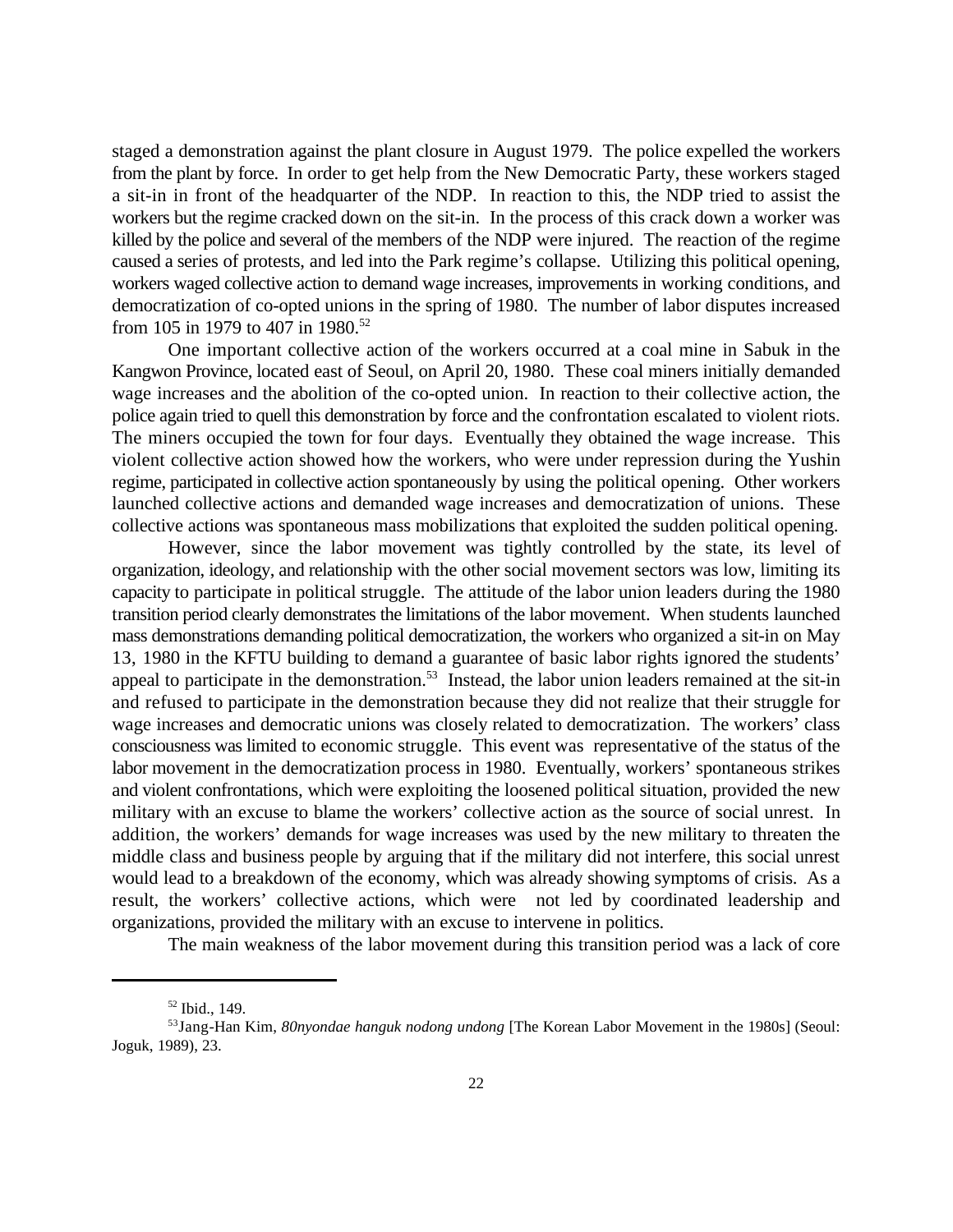leadership which had long-term goals, could lead organized political struggles beyond the economic struggle, and could make a coalition with other sectors of social movements<sup>54</sup>. Although there were objective conditions such as the increase of the number of workers and their concentration in certain areas which could facilitate political organization and collective action in the process of democratization, the labor movement, under the tight control of the state, could not mobilize for political goals. The objective condition itself does not help to organize people without a selfconscious effort to form an organization and pursue political goals. The defeat of the labor movement before the Korean War (1950-53) and the aftermath of the war, left significant limitations on the development of the labor movement in Korean politics.<sup>55</sup> In addition, the state's adoption of an authoritarian development strategy forced workers to endure very oppressive labor law which controlled most of the collective actions of workers. These factors contributed to the weakness of the labor movement in Korean politics. The labor movement's nascent status was one important reason for the weak reaction of the opposition groups in this transition period, in that the labor movement failed to coordinate its struggle against the new military with those groups. The opposition group had no bases from which to launch a coordinated struggle against the military.

The Jaeya (Extra-Institutional Opposition Groups)

Since the Yushin regime suppressed the NDP and it became a semi-loyal opposition party until 1979, there were no formal institutions to represent the interests of opposition groups within the institutional political arena. In this situation, various people organized themselves to perform their struggle against the regime. The term Jaeya means extra-institutional opposition groups who are pursuing democracy and fighting against the regime outside of institutional politics. The Jaeya is different from student movements and labor movements in that the members of the Jaeya were mostly intellectuals and ousted politicians, but they were politically oriented and fought against the regime for a procedural democracy. The Jaeya is composed of people with a variety of different occupations, former dissident students, religious leaders, professors, writers, ousted politicians, and journalists.<sup>56</sup> Many organizations were formed to struggle against the regime, and dissolved themselves when the limited time for action was over. Or sometimes those organizations were dissolved through the regime's oppression. The National Coalition for Democracy and Unification pushed for more organized democratization movements on March 1,  $1979$ .<sup>57</sup> Their tactics of struggle were mainly

<sup>&</sup>lt;sup>54</sup>Dae-Young Chung, "Jaeya minju nodong undongui jungae gwajunggwa hyunhwang" [The Current Situation and Process of Democratic Labor Movement of Jaeya], in *Haguk nodong undongui inyom*, ed. Korean Christian Industrial Development Institute. (Korea, Chungnam: Jungamsa, 1988),177-78.

<sup>&</sup>lt;sup>55</sup> Koo, "The State, *Minjung*, and the Working Class in South Korea," 133-36.

<sup>&</sup>lt;sup>56</sup>Keun-Sung, Lee "Yushin jungkwonkwa jaeyaseryukui dungjang" [The Yushin Regime and the Emergence of the Jaeya Forces], in *Yushin chejewa minjuhwa undong*[The Yushin Regime and Democratization Movement], ed. Seung-Hun Han (Seoul: Samminsa, 1984), 25.

 $<sup>57</sup>$ Before the NCDU there were several organizations formed by the Jaeya: the National Council for the Guard</sup> of Democracy as an election watchdog to prevent election rigging in April 1971 ; the National Council for Recovery of Democracy for a signature campaign for the constitution revision on December 25, 1974; and the National Coalition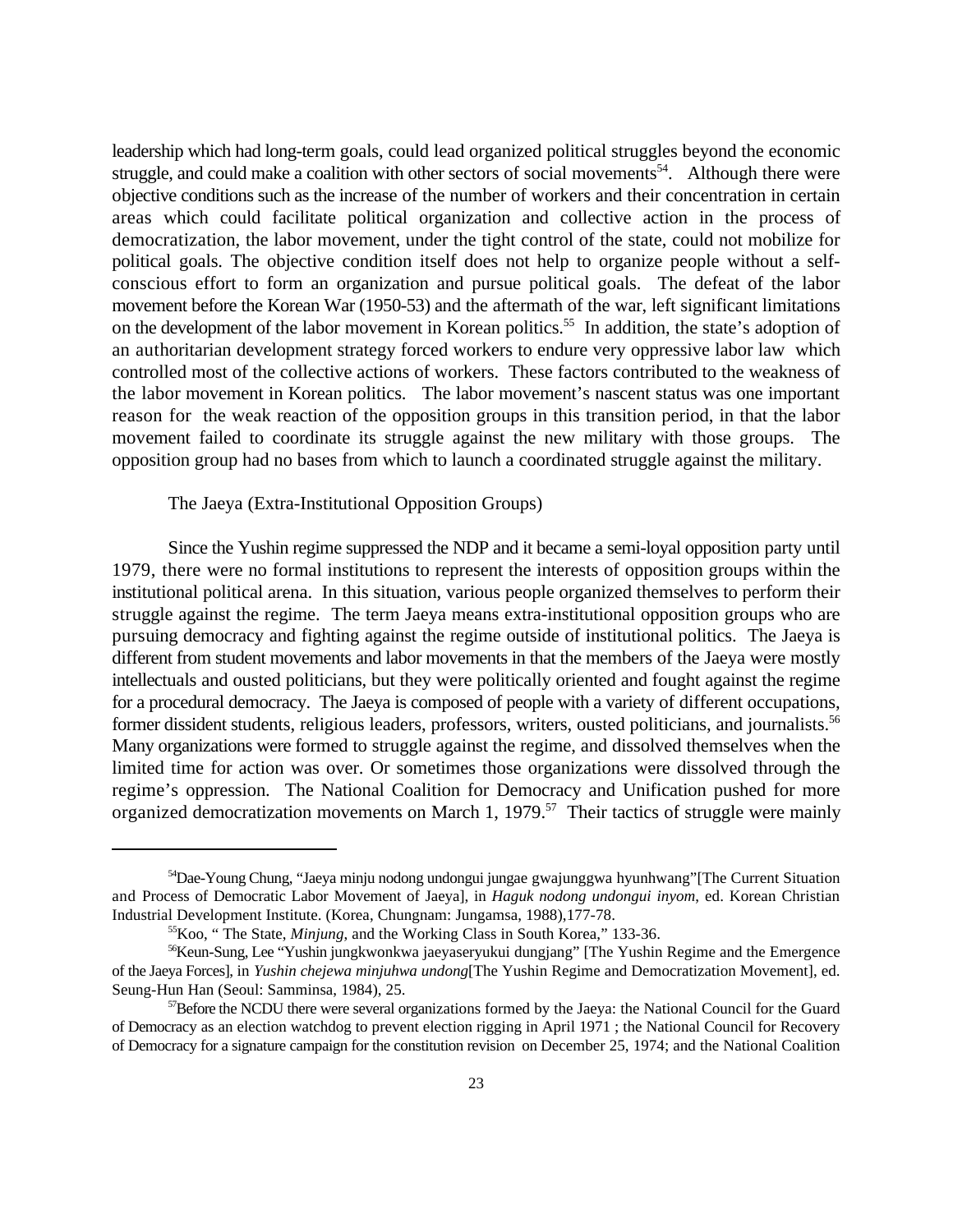peaceful. These were written declarations criticizing the Park regime, the organization of a campaign for constitutional revision, and the launching of peaceful demonstrations. Under the Yushin regime all these activities were illegal. The regime oppressed these activities using Emergency Decrees which prohibited general freedoms of speech, press, and association. By November 1979, Emergency Decree No. 9 was enacted to prevent any possible critiques of Park. But relentless oppression by the regime could not stop the successive organizations and struggles of the Jaeya.

A major contribution of the Jaeya to the democratic movement was to reveal the regime's brutality and abuse of human rights by sacrificing themselves. The repeated arrest and oppression of the leaders of Jaeya organizations brought attention not only internally but also internationally to the situation in Korea. The regime's stern oppression showed how the regime violated human rights. These violations of human rights became a main source of conflicts between the Carter administration and the Park regime. Mainly, the struggle of the Jaeya played a symbolic role in undermining Park's regime, by showing there was incessant resistance. Without these struggles, Park could have legitimized his life-long dictatorship. In addition, the Jaeya assisted the NDP party in playing the role of a more "clearcut opposition party," which could fight against the Yushin regime in 1979.<sup>58</sup>

However, the movement of the Jaeya showed some limitations. Since the members of the Jaeya came from a variety of different social classes, it was very difficult to have well-organized longterm goals. Instead, the various organizations started by the Jaeya were maintained for short periods of time, and dissolved after certain short-term goals were either attained or not attained. With the lack of either a coherent ideology or long-term goals the organizations could not last long. In terms of mobilization capability, the Jaeya did not base itself on mass populations and other social groups such as workers, farmers, students, or urban poor. Due to the lack of broad support of the Jaeya their struggle could not undermine the Yushin regime significantly.

After the assassination of Park, the NCDU organized a secret rally, demanding that the presidential election by the National Conference for Unification, at Myungdong YWCA in Seoul on November 24, 1979, be stopped. The military, which was under the leadership of the moderate Chung Sung Hwa, arrested dozens of the participants for violating the martial law.<sup>59</sup> This event showed how the military viewed the Jaeya movement. Except for this event, there were no significant attempts at demonstrating by the Jaeya during the transition period.

of Democracy on July 5, 1978. There were 12 member organizations under the NCDU: 1) Council for Korean Human Rights Movement; 2) Catholic Priests Body for the Realization of Justice; 3) Council of Ousted Professors; 4) Council of Literary Men for the Realization of Freedom; 5) Council of Families of Conscientious Prisoners; 6) Council of Korean Christian Social Mission; 7) Council of Democratic Youth for Human Rights; 8) Committee of Dong-A Daily for the Struggle of Safeguarding Free Press; 9)Committee of Chosun Daily for the Struggle of Safeguarding Free Press; 10) Council of Prisoners for the Restoration of Democracy; 11) National Committee of Workers for Human Rights; and 12) National Committee of Farmers for Human Rights. KNCC, *1970nyundae minjoohwa undong*, 1719. Cited in Hyug Baeg Im, " Politics of Transition," 114.

<sup>&</sup>lt;sup>58</sup> Among the Jaeya leaders, Kim Dae Jung, who was a rival of Kim Young Sam in the presidential candidate race in the NDP in 1971 gave support to Kim Young Sam to gain power in the NDP. For a detailed story of the race, see Yon-Ho Oh and Sang-Hwi Han, *Kim Dae Jung and Kim Young Sam: Kyungjaenggwa kongjonui yoksa*, 117-120.

*Dong-A Ilbo,* November 26, 1979. *<sup>59</sup>*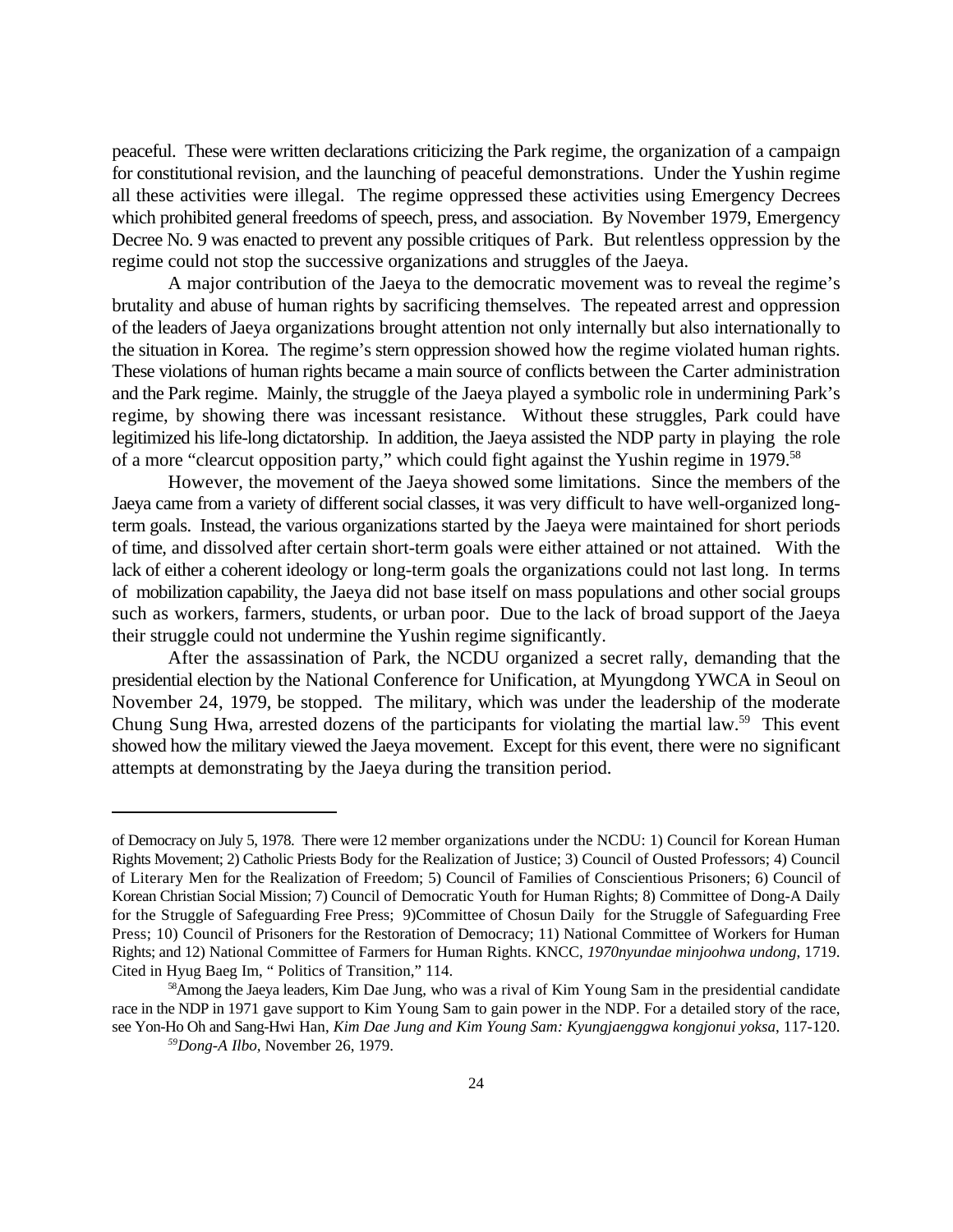Since there were many different groups which had different perspectives on the tactics for the transition within the Jaeya, it could not coordinate a significant struggle. During the period of the spring of 1980, the Jaeya split into two different groups to pursue its goal of obtaining procedural democracy. One group supported Kim Dae Jung and followed his line of political participation, i.e., the gradual line. Since the followers of this group were ousted politicians, they agreed with Kim Dae Jung. Mainly, they focused on the gradual transition and were not acting to give the military an excuse to intervene in politics. Therefore, they emphasized patience in dealing with the military. After Kim Dae Jung decided not to enter the NDP, the followers tried to create a new party with him. This group was part of the Jaeya*.* There was no difference between the NDP and this faction in that both the NDP and this group pursued power. The difference was that the "gradual line" of the Jaeya had a more cautious perspective on the transition period, but they did not support this perspective with any specific alternatives. When this group decided to follow Kim Dae Jung, it became entangled with other institutionalized political groups. $60$ 

Another group pursued a more "activist line" of tactics. They were mostly composed of former student leaders, progressive church leaders, and radical dissident intellectuals. This group preferred popular mobilization and more direct pressure on the regime to accept their demands for a rapid transition to democracy. Their tactics thus relied on mass rallying and street demonstrations, which were later adopted by the students. After the student leaders returned from prison to schools, these leaders were the primary channels to persuade moderate student leaders toward more activists lines of tactics. The militant student activists, who were influenced by the activist-oriented group in the Jaeya, started to persuade the incumbent student leaders who were concentrating on campus democratization. Many student demonstrations during May 1980 were organized due to the pressure of the militant students. However, since they also did not have a long-term goal and did not perpetuate their leadership into the incumbent student leaders, the militant students failed to maintain the popular mobilization. In sum, the Jaeya failed to emerge as an alternative political group who could lead during the transition period and to coordinate struggles with other sectors of the social movements and the opposition party against the military. There were limitations to struggle against the new military with these heterogeneous Jaeya*.* 61

# The Kwagnju Uprising and Abortion of the Transition to Democracy

The new military, who operated the political situation behind the scenes came forward when Chun Doo Hwan , a Defense Security Commander, became the chief of the KCIA in March 1980. With this event the new military clearly revealed its purpose to intervene in politics. Both political parties failed to prepare for this situation, since they suffered internal conflicts and spent most of their time trying to occupy a better position in the coming election. They did not attempt any coordination

<sup>&</sup>lt;sup>60</sup>Minchungryun, "Seoului Bom Pyungka," *Minjuhwui Kil* no. 9. 1985. Cited in Hyug Baeg Im, "Politics of Transition," 156-59. Young Han, *80nyondae hanguk sahoewa haksaeng undong* [The history of student movement and Korean society in the 1980s], 9.

<sup>&</sup>lt;sup>61</sup>Yong Han, *80nyondae hanguk sahoewa haksaeng undong*, 9.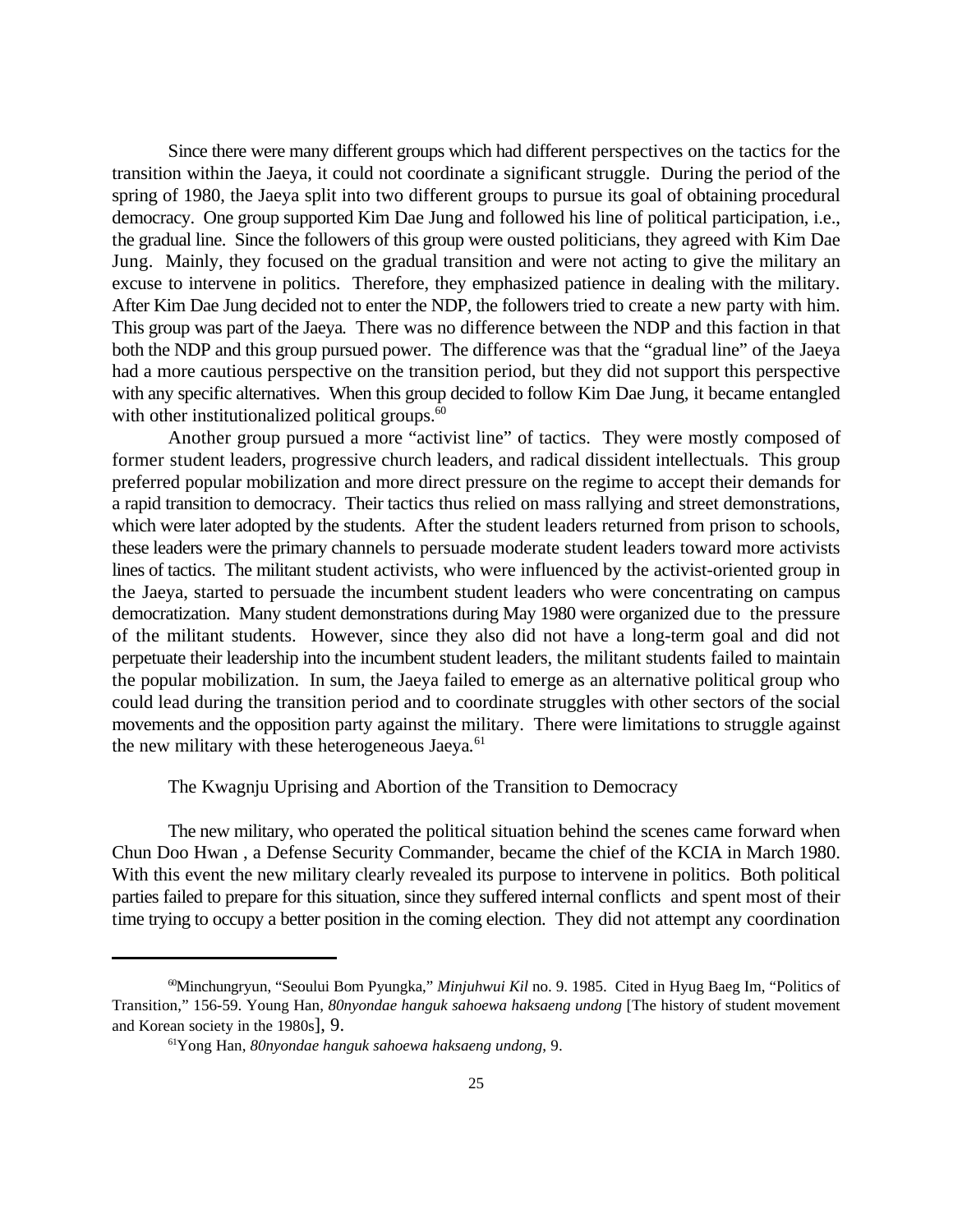with the social movements to pressure the government for fear of military intervention as well as because of their disinterest in using the national assembly to lift martial law. Only when the demonstrations increased seriously to provoke the hardline military did the opposition party leaders encourage the students to be patient and agree to open the emergency session of the national assembly to lift martial law on May 17, 1980. However, this reaction was too late to prevent the military from intervening in politics. Since if martial law is lifted the military will lose power over politics, the new military enacted emergency martial law on May 17, 1980. The rationale of the coup was to protect the country from "political chaos and anarchy caused by student protests, workers' strikes, and demagogy of the irresponsible politicians."<sup>62</sup>

With this measure, the martial law commander, Lee Hi-Sung, one of the supporters of the new military coup, took over the day-to-day administration. Martial Law Decree No. 10 dissolved the National Assembly, prohibited all political activities and assembly, imposed tight control over press and media, closed colleges, forbade labor strikes, and banned rumors, slander, and defamation of the government. <sup>63</sup> The representatives of the students who gathered together to discuss the future plan at Ewa Women's University, were arrested before the extention of the martial law on May 17, 1980. In addition, many politicians were arrested, including Kim Dae Jung and Kim Chong Pil. Kim Young Sam was not arrested, but he was forced to announce his permanent retirement from politics. As a result, the new military rose to power.

Faced with the severe repression of the military hardliners, most student movements in major cities including Seoul stopped demonstrations, except for one city, Kwangju, the capital city of Chunam Province located in southwest Korea. Unlike other group of university students, Chunam National University students gathered in front of the school and tried to get into the school on May 18, 1980, but paratroopers attacked the students indiscriminately with clubs and bayonets. This harsh oppression provoked mass protest in the city. As time went on, citizens participated in protests to protect themselves from the paratroopers' harsh attacks and the movement grew into a mass rebellion lasting for nine days. The clash between the citizenry and the paratroopers escalated to an armed struggle, which was unexpected on both sides. Although the movement spread into the near cities of Kwangju, the military succeeded in isolating the struggle in the territory of Chunam. All communications were monitored by the military. The rest of the people in South Korea did not know what happened in Kwangju and why the citizens had struggled against the military. The movement was dubbed by the military a rebellion provoked by Kim Dae Jung and other pro-North Korean agitators. All citizens who participated in the movement were called mobs or simple followers of North Korean propaganda<sup>64</sup>.

The citizens expelled the military from Kwangju city to the outskirts of the city by May 21,

<sup>&</sup>lt;sup>62</sup>Chosun Ilbo, May 20, 1980. Cited in Hyug Baeg Im, "Politics of Transition," 171.

<sup>&</sup>lt;sup>63</sup> Koon Woo Nam, *South Korean Politics*, 220-21.

For the details of Kwangju uprising, see Sog-Young Hwang*, Chugumul nomo sidaeui udumul nomo* [Over <sup>64</sup> Death, Over the Darkness of the Age] (Seoul: Pulbit, 1985); Donald N. Clark, ed., *The Kwangju Uprising* (Boulder, Co.: Westview Press, 1988); and Hanguk Hyondaesa Saro yonguso, *Kwangju owol hangjaeng saryojip* [Complete Collection of the Historical Materials on the May people's Uprising in Kwangju] (Seoul: Pulbit, 1990).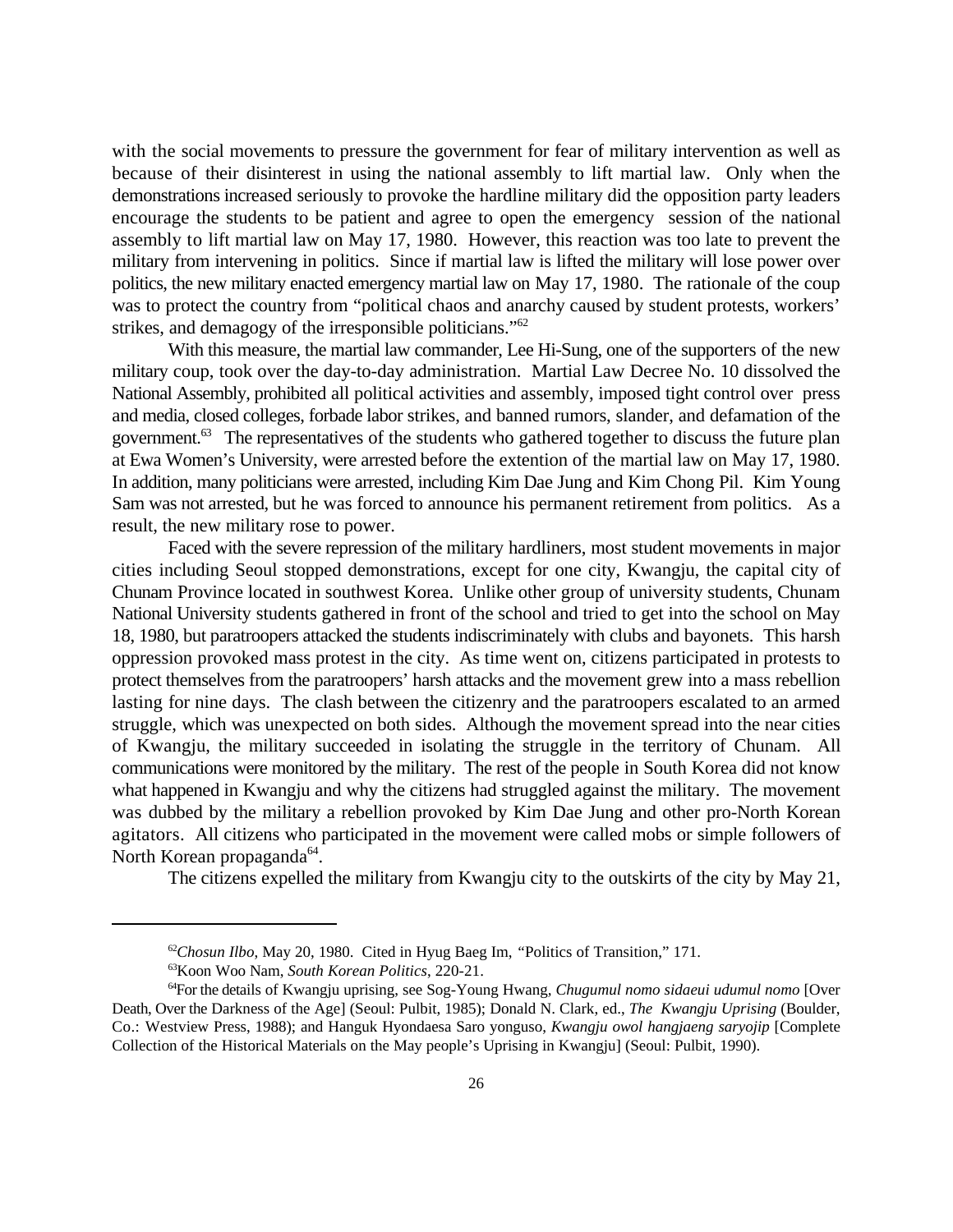1980, when they controlled the city. They organized their own leadership to negotiate with the military and to appeal to the U.S. for assistance. They still believed the U.S. would help their struggle for democracy. To their disappointment, the negotiation with the military failed and the U.S. ignored the people's request for assistance. Instead, the U.S allowed the military to mobilize the 21st division of the Army to regain control in Kwangju City. With this measure, the military killed the resisting armed civilians and regained control over the city on May 28, 1980.

The main reason for the Kwangju uprising was the paratroopers' cruel overreaction to students and citizens. This indiscriminate oppression was premeditated to show that the new military would treat individuals or groups who challenged the military with maximum brutality. The new military tried to demonstrate their stern will for power because they believed this movement was an important challenge to their building of power. Although the Kwangju uprising was quelled by force, it provided an immense lessons to the student movements and to other sectors of social movements in terms of their perspective on the military, the attitude of the U.S., the strategy for obtaining democracy, and the meaning of democracy. The social movements realized the importance of ideology, strategy, and nationwide organization in struggling against the military. They also believed that revolution was the only way to bring down the military regime. Moreover, the U.S. was not a supporter of democracy but supported the military for the sake of its own interests in Korea.

The Carter administration was satisfied with the situation in Korea by April 1980. According to a secret cable, Secretary Vance expressed his "great satisfaction over the many positive developments" in Korea. Even when Chun became head of the KCIA in early April, the Carter administration "had returned to a business-as-usual stance with the Korean government."<sup>65</sup>. In addition, the Carter administration allowed Chun to use the military to handle student demonstrations in March and April, 1980.<sup>66</sup> On May 7, 1980, Gleysteen reported to Washington, informing that "the Korean military had informed U.S. commanders in South Korea that it was moving two Special Forces brigades to Seoul and the area of the Kimpo Airport for contingency purposes and to cope with possible student demonstrations."<sup>67</sup>

During the Kwangju uprising, the position of the Carter administration became clear. During the fight against the military, the Kwangju citizens had expectations that the U.S. would support their struggle for democracy and would save them from the military's attack. They expected that the U.S. at least did not agree with the military's blame for the citizen's struggle. However, this expectation was a misunderstanding of the principles of U.S. foreign policy. Instead, the U.S. agreed to the

 $<sup>65</sup>$ Shorrock, "The U.S. Role in Korea in 1979 and 1980," 7.</sup>  $66$ Ibid.

 $\sigma$ This document proved the argument of the opposition about the role of the U.S. in the Kwangju uprising in 1980. Up to now the U.S. officially denied that it knew the movements of the Special Force, and it did not approve the mobilization of the troops which was responsible for the massacre. However, this secret cable showed that the U.S. already knew the movement of the Special Forces in May, 1980. Also, the Defense Intelligence Agency (DIA) informed the Department of Defense Joints Chiefs of Staff on May 8 about the movement of all Korean Special forces brigades. This cable reported specifically about the movement of the 7th Brigade, which was sent to Kwangju universities. In addition, it stated that all Special Forces units "had been receiving extensive training in riot control." Ibid., 9.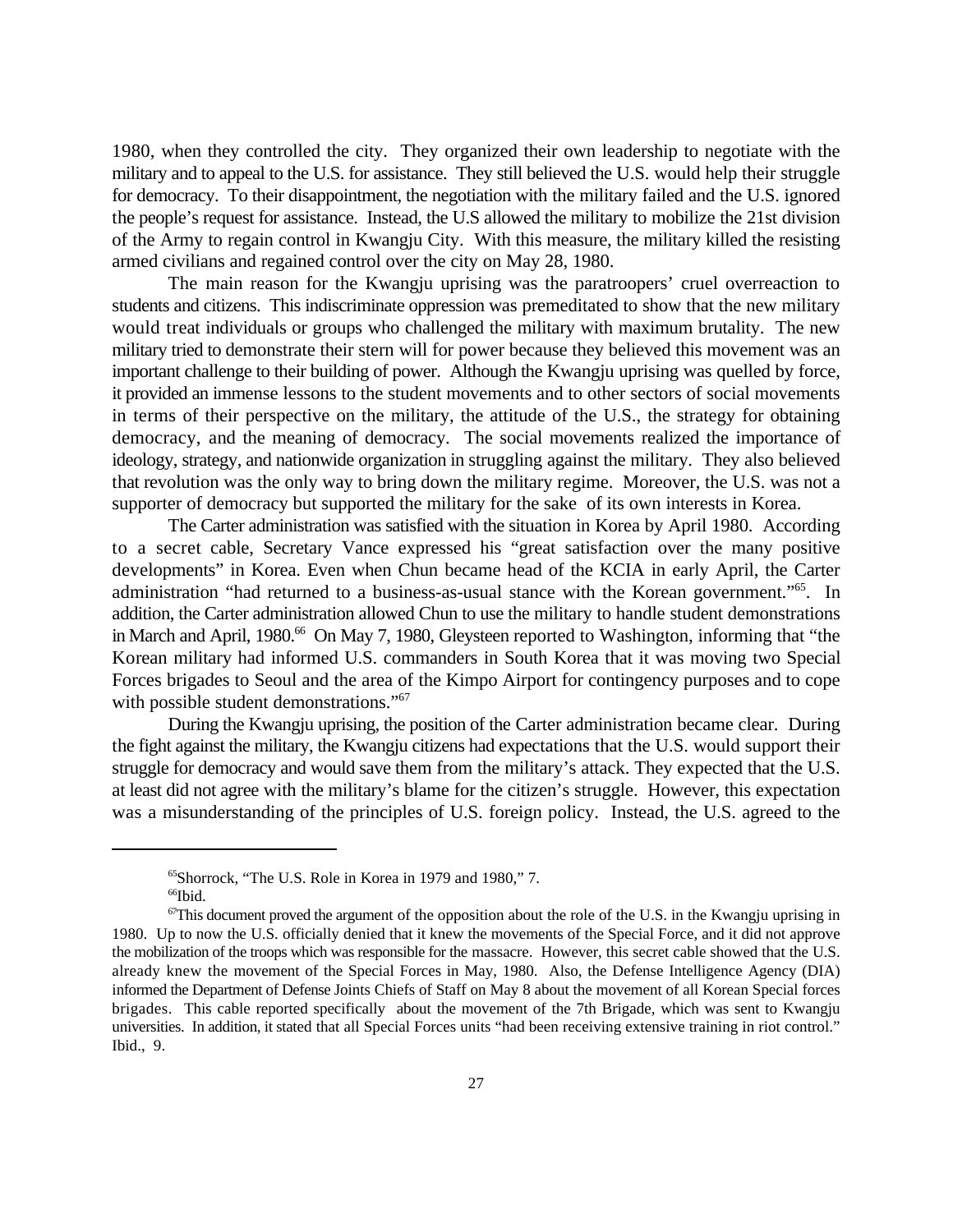military's plan of attacking the civilians to regain the control of the city by force. The U.S. permitted the military leaders to send the 21st Division to Kwangju to regain control over the city.<sup>68</sup> By assisting the military's attack on the democratization movement in Kwangju City, the U.S. sent a clear signal to the Kwangju citizens as well as to the social movements in Korea: the U.S. interest in maintaining stability was more important than democracy in Korea. For the social movements the U.S. was not a champion of democracy. They started to view the U.S. as an imperialist country after this event.

The security of the U.S. was the first and the most important goal in that country's policy in Korea as well as in other Third World countries during the cold war period. If security is threatened, the U.S. will sacrifice all other policies. During the cold war period, the issue of security was so important that the U.S. would support dictatorships because they are better than communism. $^{69}$  This line of policy was dominant during 1979 and 1980 in Korea. The change of the Carter administration's foreign policy was affected greatly by the Iranian revolution and by the Soviet Union's invasion of Afghanistan which occurred in 1979. Caught in the fear of revolution and in the expansion of communism, the Carter administration supported the suppression of the Kwangju democratization movements. The U.S. position was critical in deciding the fate of the movement of

<sup>&</sup>lt;sup>68</sup>Gleysteen's report to Washington showed his change of view. At first, when he had news about the Kwangju uprising, he wrote to Washington on May 19, 1980 that "rumors reaching Seoul of Kwangju rioting say special forces used fixed bayonets and inflicted many causalities on students." However, two days later his tone had changed and he wrote " unquestionably ... a large mob has gained temporary run of the city, and the authorities face series of very different options." Based on the U.S. conception of an "unruly mob", the Carter administration made a decision on May 22 in Washington to send military forces to retake Kwangju. Although Gleysteen and General Wickham "have been assured by the military hierarchy" they would encourage public distribution of the official U.S. statement from the day before (May 21) urging "maximum restraint" on both sides, military action had already been approved at this point. Shorrock. " The Role of the U.S. in Korea in 1979 and 1980," 8. This distribution was never accomplished instead the new military distributed leaflets urging the immediate surrender of Kwangju citizens. See Donald N. Clark, ed., *The Kwangju Uprising*, (Boulder Co.: Westview Press, 1988), 61. The example of how the State Department officers had distorted information on Kwangju can be seen in the cable which Secretary of State Edmund Muskie sent on May 25 to Richard C. Holbrooke, the Assistant Secretary of State for East Asian and Pacific Affairs, "the moderation citizens committee has lost control of the situation and the radicals appear to be in charge. People's courts have been set up and some executions have taken place. Student demonstrators have been largely replaced by unidentified armed radicals who are talking of setting up a revolutionary government." Although Muskie changed his tone and asked Holbrooke to be cautious about making judgments, the decision about supporting the new military using the 20th Division to quell the Kwangju movement was made in this situation. Shorrock, "The Role of the U.S. in Korea in 1979 and 1980," 17.

 $^{69}$ In her article, Kirkpatrick argues that an authoritarian regime is bearable to people and better than a totalitarian regime. Thus, it is better to support an authoritarian regime as long as it opposed the totalitarian regime which means a communist or anti-American country. Jean Kirkpatrick, *Commentary*, November 1979, pp. 34-45. Cited in Tamar Jacoby, "The Reagan Turn Around on Human Rights," *Foreign Affairs* (Summer 1986), 1068. Although the policy came from the critique of the Carter administration, when the national security of the U.S. was threatened by several events such as Iran, Afghanistan, and Nicaragua, the Carter administration adopted its nationalsecurity-first policy, like other administrations. Bruce Cumings, "The Abortive Abertura: South Korea in the Light of Latin American Experience," *New Left Review*, (January/February 1989): 16 and footnote, 27.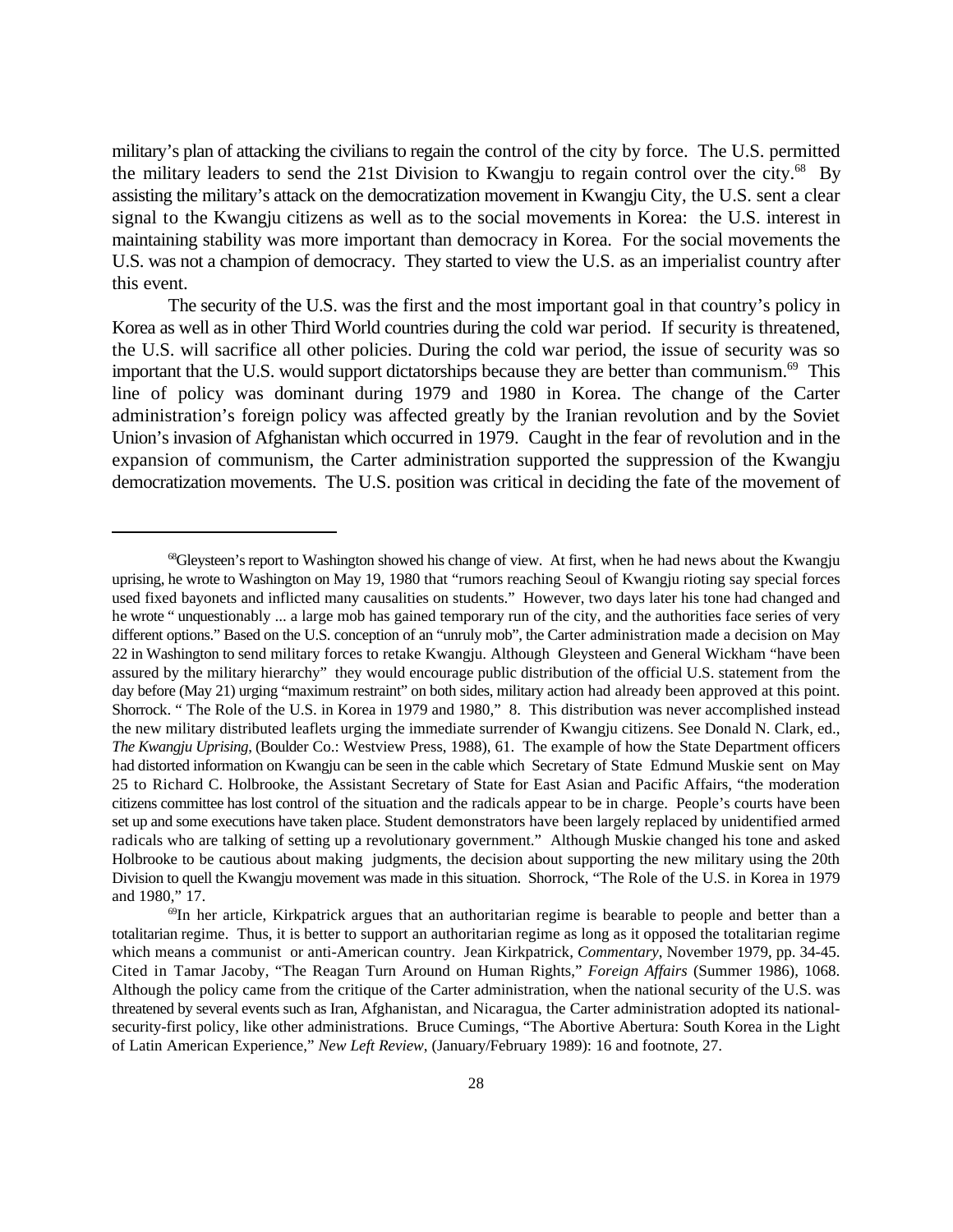democratization in Korea during 1979-1980.

With the failure of the movement, the transition to democracy vanished at this time. After this bloody massacre, Chun Doo Hwan rose to power formally and paved the way for a new authoritarian regime. Kim Dae Jung, who was arrested before the Kwangju uprising by the military, was sentenced to death in August 1980 for provoking the Kwangju rebellion.<sup>70</sup> In order to make a new constitution, Chun formed the National Emergency Committee in August 1980. The constitution was changed but maintained most of the framework of the Yushin constitution. There was a change made to the term of the presidency, from no limitation to one time election of seven years. But basically it provided the president with stronger powers over the National Assembly, and still maintained indirect presidential elections and the multi-district system for the general elections. Based on the new constitution, which allowed a direct presidential election by electoral college members, Chun Doo Hwan was elected as president of the Fifth Republic in December, 1980. The new military did not consider the NDP party as a counter-partner of negotiation. Instead, they believed that the NDP party and social movements were weak enemies with which they did not have to negotiate. The hope for democracy disappeared when the new military began controlling politics and reestablishing a more oppressive authoritarian regime. The social movements went underground until the regime partly liberalized its grip on civil society in 1984.

### Aborted Transition to Democracy

In this section, the negotiated transition model will be applied to Korea to examine how the Korean case fits into the model and for what reasons the first attempt to make a transition to democracy failed. This transition framework suggests several conditions which should be met for the successfully negotiated transition to democracy. First of all there should be responsible representatives from each party who want to negotiate. The reformers within the ruling bloc, who are willing to change the authoritarian rule and to take a risk of opening the tight control of the regime, should exist. The reformers should maintain relatively autonomous power to control the hardliners in the regime.

The moderate opposition, which wants to make the transition to democracy through negotiation, can gain power from mass mobilization by forcing its opponents in the regime to participate in the negotiation. At the same time, the moderates have to show their ability to control the radicals in the opposition group. Without this control of the radical groups, the moderates will lose their initiative in the process of transition. In this case, the process will result in either revolution or a return to the authoritarian regime. It depends on the power of the extremists on both sides. If the hardliners in the regime maintain superior power over the radical social movements, the authoritarian regime will be restored. If the radicals overwhelm the hardliners, revolution is possible. Thus, for a successful negotiation, the reformers and moderates need to cooperate to weaken the extremists during the process of negotiation.

 $\frac{70}{2}$ Later the sentence was reduced to life-long imprisonment. Eventually he was allowed exile to the United States for treatment of his illness in 1982.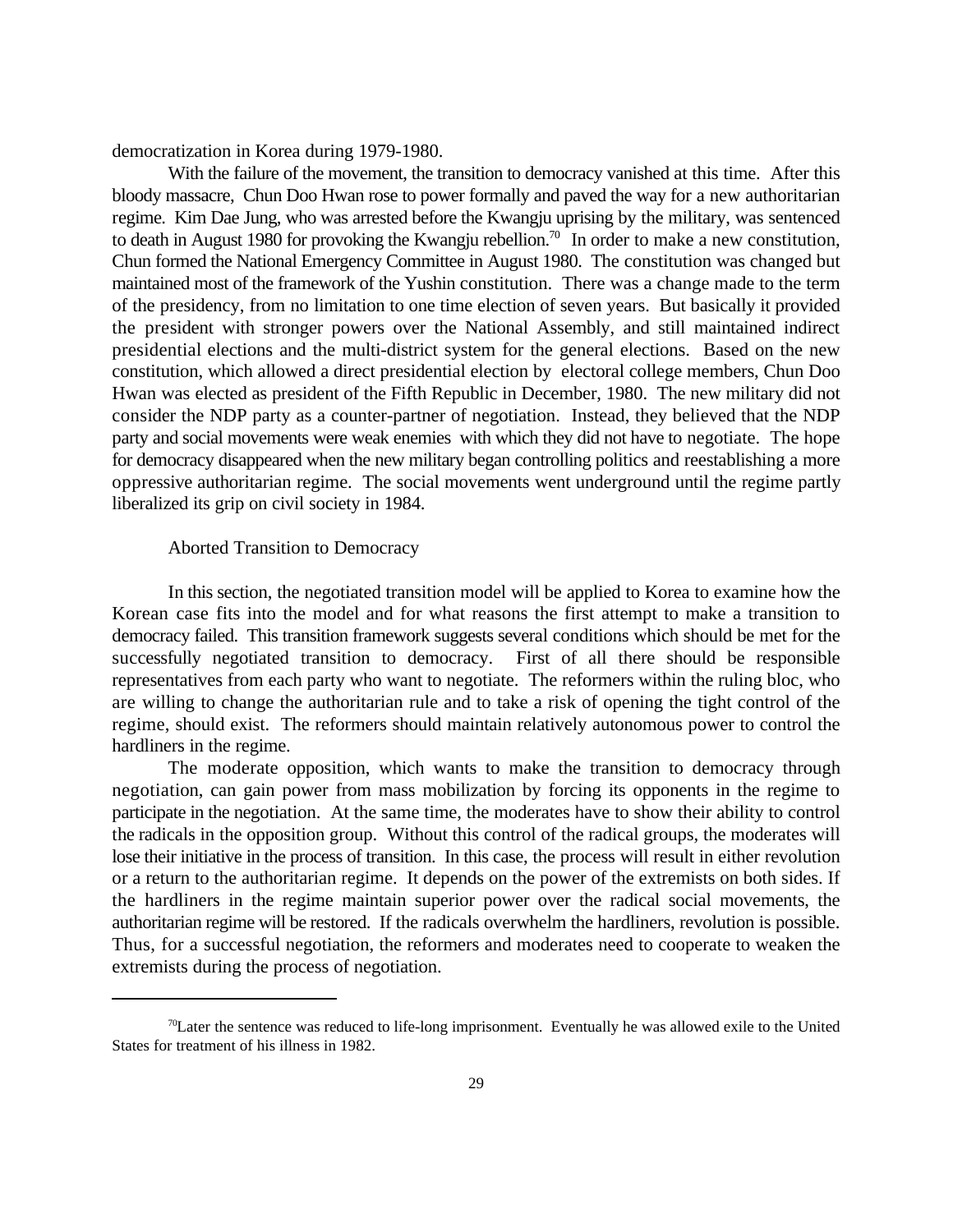Usually, both the reformers and the moderates do not feel the need to negotiate from the beginning of the liberalization. Instead, the reformers and the moderates are confident about winning unilaterally in the physical confrontation. The reformers believe that they can contain the mobilization of the opposition. At the same time, the moderates also believe that they can succeed in mass mobilization and turn down the regime. Therefore, there often will be sequences of mass protests, demonstrations, and sit-ins, on one side, and crack-downs, martial law, and abuse of human rights on the other side. However, these clashes should not result in one-sided victory. It is necessary for both parties to realize that they cannot overthrow or completely subdue each other. Without this tugof-war or seesawing confrontation, both sides will not confer to solve problems by negotiation.

In the case of Korea during 1979-80, there were five major actors, hardliners and reformers in the ruling bloc, moderates and radicals in the opposition bloc, and the U.S. The hardline military led by Chun Doo Hwan had the goal to maintain the authoritarian regime. The goal of the reformers was to make a transition to civilian rule and procedural democracy. The mainstream military led by Chung Sung-Hwa, the DRP, and the Choi government before the December 12 coup could be included in the reformers group within the regime. The major goal of the NDP was to obtain procedural democracy and the NDP emerged as a moderate opposition party. The social movements demanded more rapid transition to democracy and guarantee of substantive democracy. The goal of the U.S. was to maintain stability in Korea in order to guarantee its interests.

In order to make a successful transition to democracy the reformers within the regime and the moderates within the opposition bloc needed to gain power over the two extremists, the hardliners and the radicals. However, the hardline military rose to power within the regime by arresting the reformers. With this event, the power relationship within the ruling bloc changed. Moreover, when the hardliners abandoned the DRP, the DRP lost its position as a representative ruling party. At the same time the Chun group seized the Choi government and controlled the government. With these operations the hardline military became the core of the regime. In this process, the U.S., which could have prevented the military coup, did not take serious action except for a warning and shortly after the event the U.S. had changed its tone and started to support the Chun group's decision.

Faced with the emergence of the hardliners, the moderate opposition party had two choices: pursue its goal by resorting to mass mobilization or cooperate with the hardliners and accept another authoritarian regime. To launch mass mobilization, the NDP needed to coordinate with the social movements and to control them. Since the NDP explicitly showed its interest in obtaining democracy it should have preferred mass mobilization to defensive strategy. The major failure of the NDP at this point was that it could not locate the core of power in the ruling bloc. Without knowing the actors with whom the NDP was dealing, the NDP failed to properly prepare its strategy.

Second, although the NDP realized the military was the core of power in the ruling bloc after Chun became head of the KCIA as well as the DSC in April 1980, it did not take the strategy of the mass mobilization. The leaders of the NDP failed to understand the necessity of mobilization to force the military to participate in negotiation.

Third, the NDP failed to maintain its unity due to the internal competition between Kim Dae Jung and Kim Young Sam. The competition undermined the ability of the NDP since both leaders consumed their energy in solidifying their own support. This factional fight caused blame from the